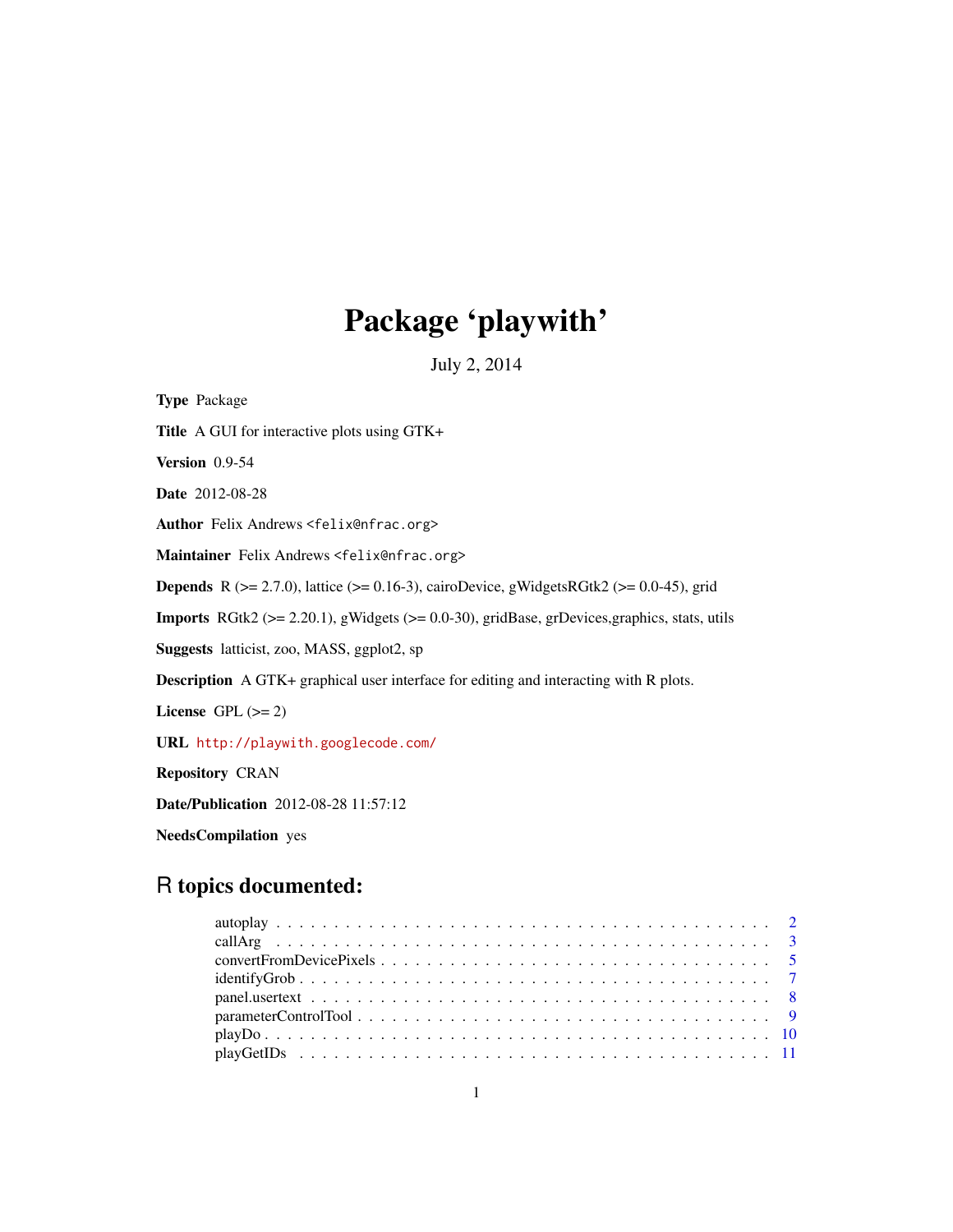#### <span id="page-1-0"></span>2 autoplays and the contract of the contract of the contract of the contract of the contract of the contract of the contract of the contract of the contract of the contract of the contract of the contract of the contract o

| Index | 36 |
|-------|----|
|       |    |
|       |    |
|       |    |
|       |    |
|       |    |
|       |    |
|       |    |
|       |    |
|       |    |
|       |    |

<span id="page-1-1"></span>

autoplay *Set playwith to run automatically.*

#### Description

Set playwith to run automatically with Lattice graphics and/or base graphics.

#### Usage

autoplay(on = NA, lattice.on = on, base.on = on, grid.on = on, ask = FALSE)

# Arguments

| on.        | TRUE to set play with to run automatically to display Lattice and base graphics.<br>FALSE to revert to the default plot device (i.e. getOption("device")). |
|------------|------------------------------------------------------------------------------------------------------------------------------------------------------------|
| lattice.on | run automatically to display Lattice graphics.                                                                                                             |
| base.on    | run automatically to display base graphics (plot etc).                                                                                                     |
| grid.on    | run automatically to display grid graphics (except Lattice).                                                                                               |
| ask        | if TRUE, select the appropriate plot call from a list (the call stack) when automat-<br>ically starting a base graphics plot.                              |

#### Details

When lattice.on is TRUE, the [print.trellis](#page-0-0) function, which is typically called implicitly to create lattice plots, will trigger [playwith](#page-16-1), passing the original high-level call. So for lattice plots only, this is like changing your default plot device. It only replaces the screen device: plotting to a file device will work as normal. This feature requires lattice package version 0.17-1 or later.

When base, on is TRUE, any new base graphics plot will trigger [playwith](#page-16-1) (via a hook in [plot.new](#page-0-0)), and the high-level plot call is taken to be the first call (to a named function) on the call stack. The usual base graphics paradigm of building up a plot incrementally will not work well, because only the initial plot call is recorded, so any further additions will be lost when the plot is redrawn. For similar reasons, multiple-figure plots may not be redrawn correctly. The high-level plot will be called twice initially, due to constraints of the mechanism.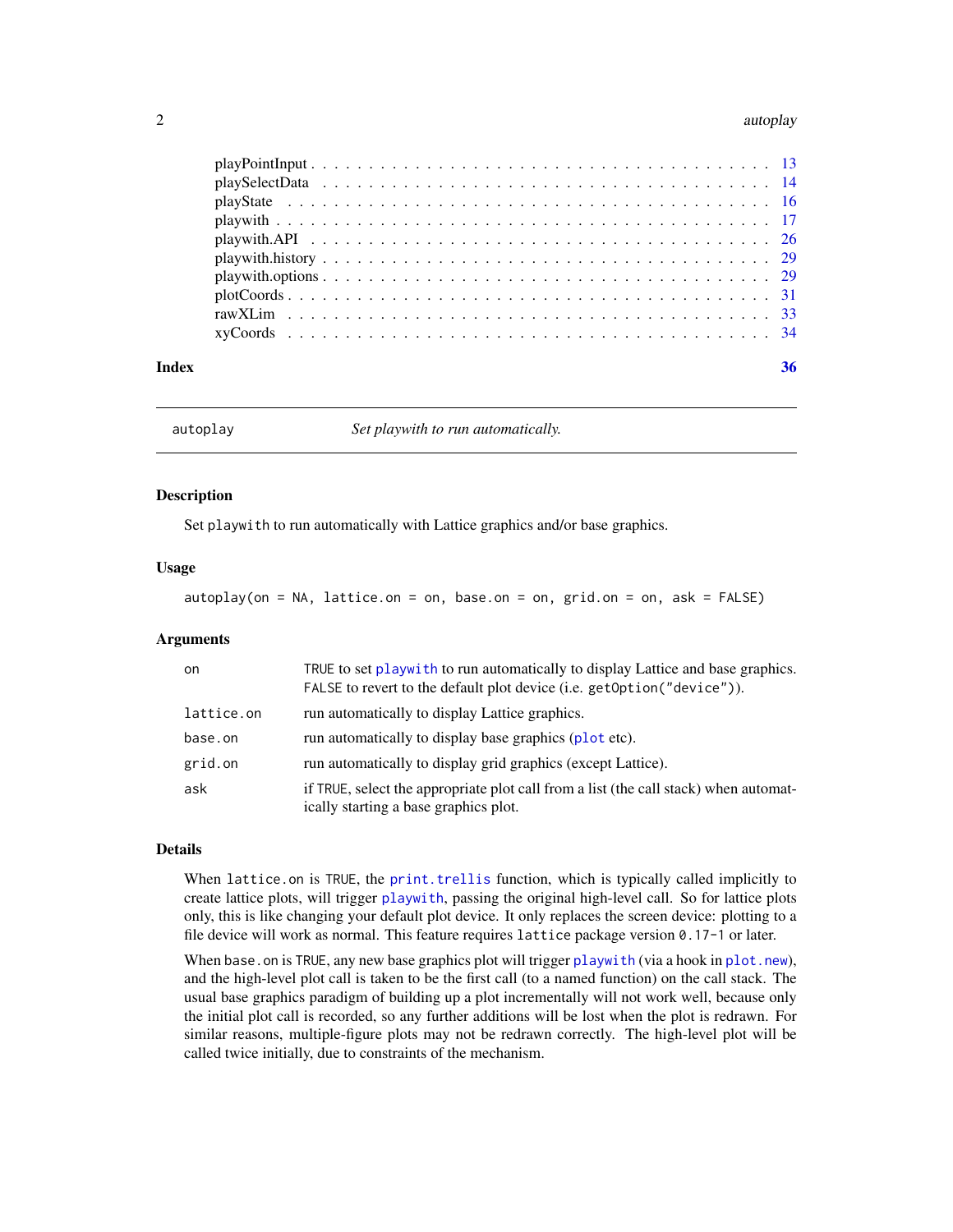#### <span id="page-2-0"></span>callArg 3

The grid.on argument is analogous to base.on for grid graphics, using a hook in [grid.newpage](#page-0-0).

Note that this automatic behaviour is not a full replacement for calling [playwith](#page-16-1) directly, since it does not allow to you specify any of the optional arguments.

Another possibility is options(device="playwith"). This will act as a default device but without most of the interactive features. The plot can still be annotated with text and arrows in this case.

#### Author(s)

Felix Andrews <felix@nfrac.org>

### See Also

[playwith](#page-16-1)

#### Examples

```
if (interactive()) {
```

```
## lattice graphics in the playwith interface:
autoplay(lattice=T)
xyplot(Sepal.Length ~ Sepal.Width | Species, data=iris)
```
dev.off()

```
## lattice graphics in your usual screen device:
autoplay(lattice=F)
xyplot(Sepal.Length ~ Sepal.Width | Species, data=iris)
```

```
## base graphics in the playwith interface:
autoplay(TRUE)
frog \le- rnorm(64)hist(frog)
```

```
dev.off()
```

```
## base graphics in your usual screen device:
autoplay(FALSE)
hist(frog)
```
}

<span id="page-2-1"></span>callArg *Work with plot call arguments*

# <span id="page-2-2"></span>Description

Part of the playwith Application Programming Interface.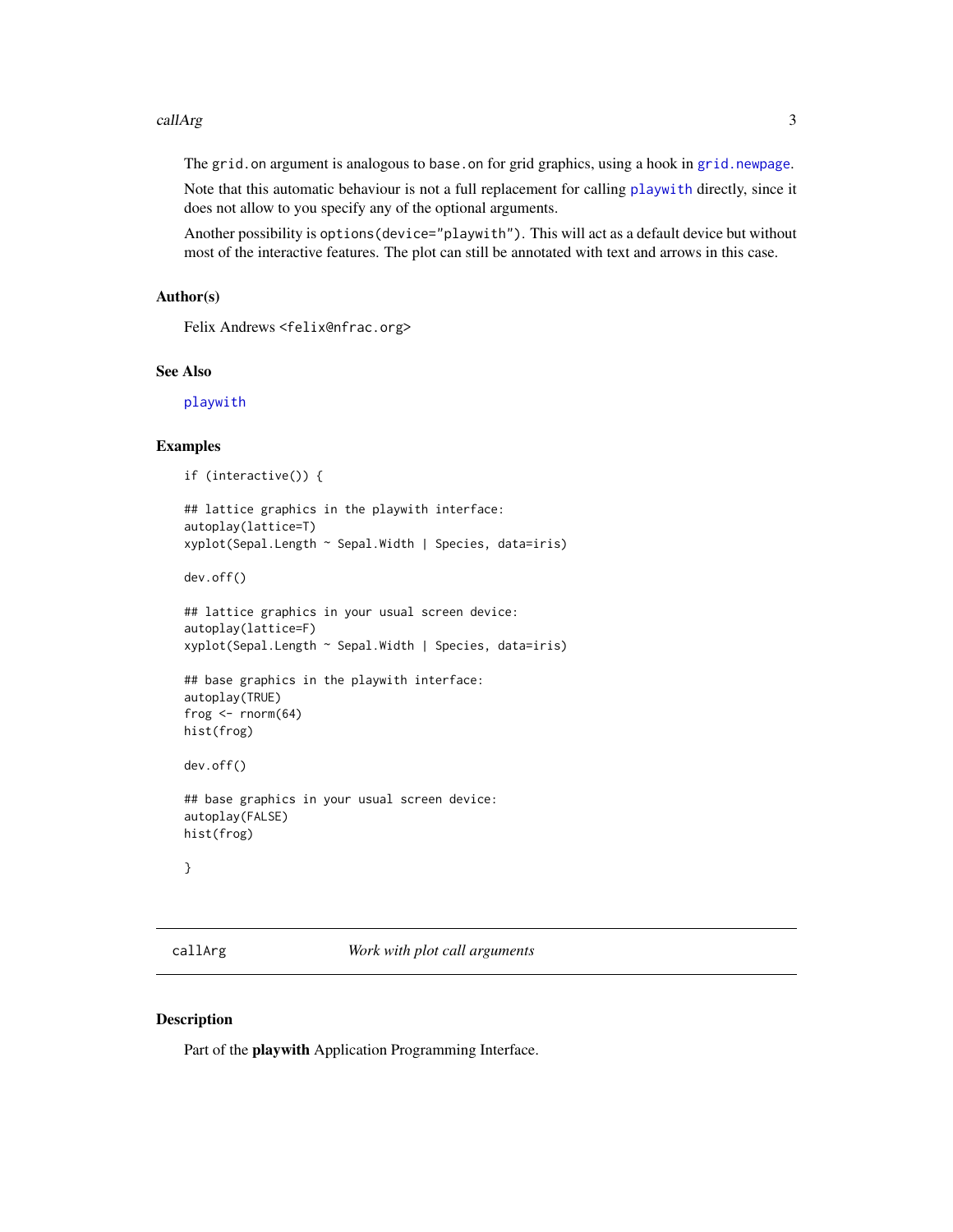#### <span id="page-3-0"></span>Usage

```
callArg(playState, arg, eval = TRUE, data = NULL)
callArg(playState, arg) <- value
mainCall(playState)
```

```
mainCall(playState) <- value
```
updateMainCall(playState)

# Arguments

| playState | a playState object representing the plot, window and device.                                                                                                                                                                                                                                             |
|-----------|----------------------------------------------------------------------------------------------------------------------------------------------------------------------------------------------------------------------------------------------------------------------------------------------------------|
| arg       | the argument name or number in the main plot call. This can also be a language<br>object (e.g. quote (scales\$log)). Argument numbers start from $1$ (so 0 refers<br>to the main function name). This is evaluated in the calling environment, so can<br>refer to local variables (e.g. data[[myname]]). |
| eval      | whether to evaluate the argument before returning it. Otherwise, just return the<br>argument as it appears in the call.                                                                                                                                                                                  |
| data      | a list or environment in which to evaluate the argument. Typically this will be<br>the "data" argument to lattice or qplot functions.                                                                                                                                                                    |
| value     | the value to assign.                                                                                                                                                                                                                                                                                     |

# Details

These functions get and set argument values in the playState plot call.

As convenience functions for setting arguments in playState\$call, the callArg function helps by:

- referring to the main call that accepts plot arguments, which is not necessarily the top-level call.
- automatically evaluating variables that have been stored in a local environment (playState\$env).
- converting lists to language objects as needed.
- enforcing exact matching of argument names exact=TRUE (see  $[\ ]$ ).

#### Value

returns the value of the specified argument, possibly evaluated in a local environment (playState\$env).

#### Author(s)

Felix Andrews <felix@nfrac.org>

# See Also

[playwith.API](#page-25-1)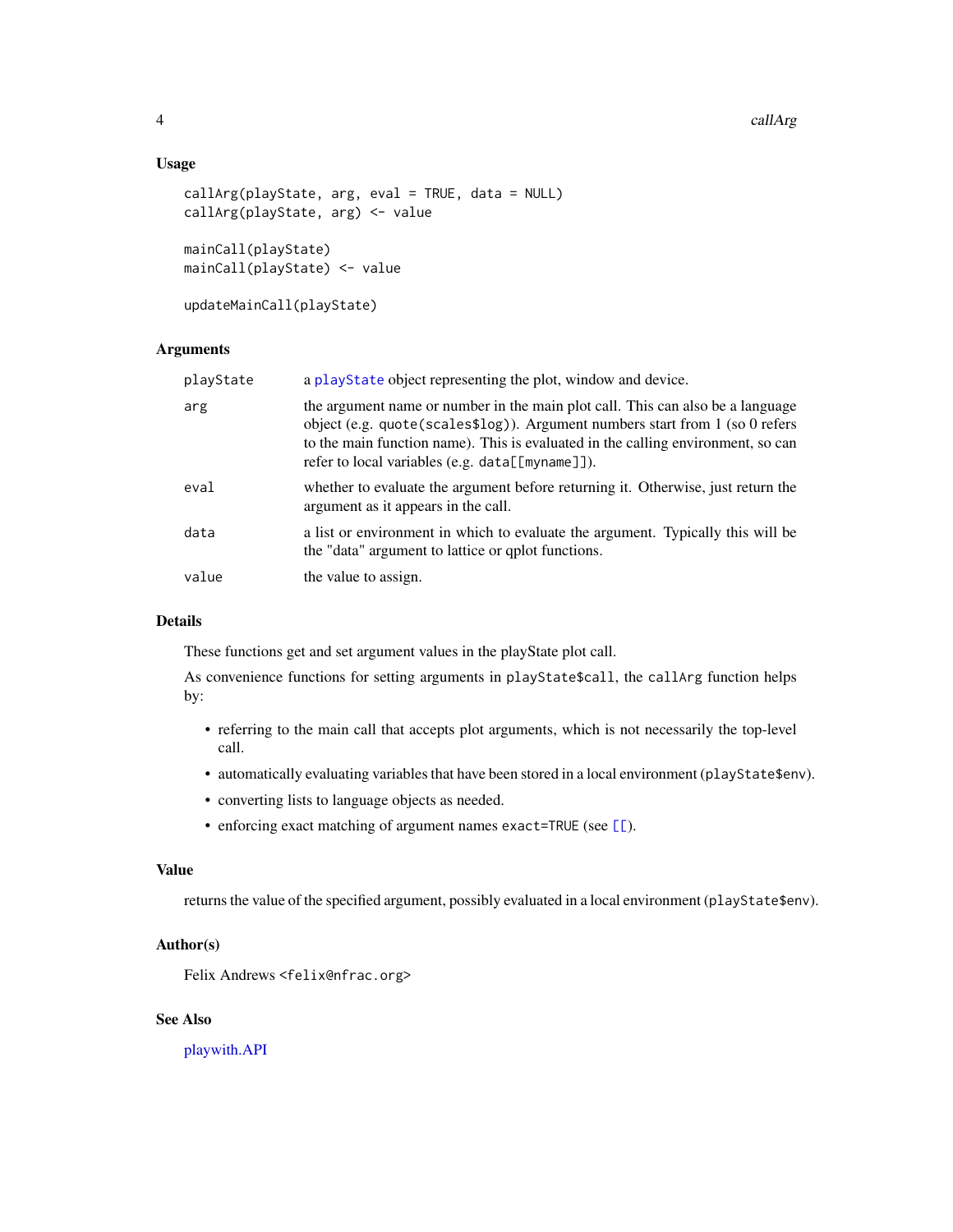# <span id="page-4-0"></span>convertFromDevicePixels 5

# Examples

```
if (interactive()) {
library(lattice)
playwith(xyplot(1:10 \sim 1:10))
playState <- playDevCur()
callArg(playState, "pch") ## NULL
callArg(playState, "pch") <- "$"
callArg(playState, "pch") ## "$"
playReplot(playState)
## referring to local variables
tmp < - "x"
callArg(playState, quote(scales[[tmp]]$cex)) <- 2
playReplot(playState)
}
```
<span id="page-4-2"></span>convertFromDevicePixels

*Utilities for working with grobs and viewports in device coordinates.*

# <span id="page-4-1"></span>Description

Utilities for working with grobs and viewports in device coordinates.

### Usage

```
convertFromDevicePixels(x.px, y.px, unitTo = "native", valueOnly = FALSE)
convertToDevicePixels(x, y)
inViewport(x.px, y.px, viewport)
grobBBDevicePixels(grob, viewport, pad = 2)
grobBoundingBoxes(draw = TRUE,
```
 $gp. box = gpar(col = "yellow", lwd = 5, alpha = 0.2),$  $gp.text = gpar(cex = 0.75, alpha = 0.5)$ 

# Arguments

| X.px, y.px | locations in device coordinates (i.e. pixels, with origin at top-left corner of de-<br>vice). May be vectors. |
|------------|---------------------------------------------------------------------------------------------------------------|
| unitTo     | the unit to convert to.                                                                                       |
| valueOnly  | to return values as numeric (native) rather than units.                                                       |
| x, y       | locations in the current viewport (numeric native or units). May be vectors.                                  |
| viewport   | a viewport name or vpPath.                                                                                    |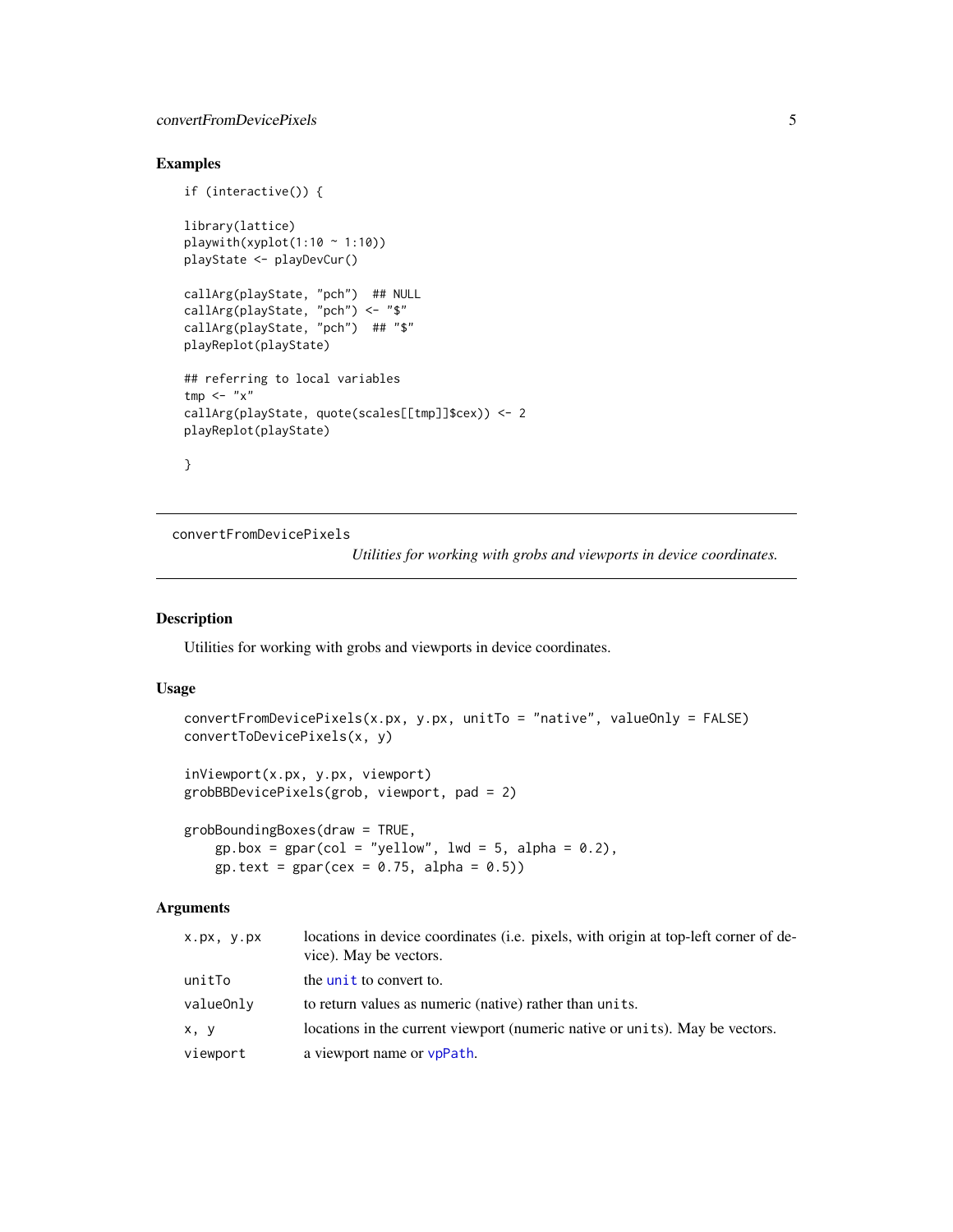<span id="page-5-0"></span>

| grob    | a grob.                                        |
|---------|------------------------------------------------|
| pad     | number of pixels to expand bounding boxes.     |
| draw    | whether to draw bounding boxes and grob names. |
| gp.box  | graphical parameters for bounding boxes.       |
| gp.text | graphical parameters for grob name text.       |

# Details

Not yet...

#### Value

convertFromDevicePixels returns a list with x, y (units or numeric) locations in the current viewport.

convertToDevicePixels returns a list with x, y (numeric) locations in pixels from the top-left corner of the device.

inViewport returns a logical: whether the given pixel location is inside the given viewport.

 $grobBBDevicePixels returns a list with x, y (numeric) locations in pixels giving the bounding$ box of the given grob. The grob must exist in the given viewport.

grobBoundingBoxes returns a data.frame giving information about all grobs in the current scene.

#### Author(s)

Felix Andrews <felix@nfrac.org>

#### See Also

[grid.convert](#page-0-0), [grobX](#page-0-0), [grid.ls](#page-0-0), [grid.show.layout](#page-0-0)

# Examples

```
print(xyplot(1:10 ~ 1:10 | c("a", "b")))
vpname <- trellis.vpname("panel", 1, 1)
downViewport(vpname)
convertToDevicePixels(x = 5:10, y = 5:10)
convertToDevicePixels(unit(0, "npc"), unit(0, "npc"))
convertFromDevicePixels(x = 100, y = 100)
inviewport(x = 100, y = 100, vpanme)inviewport(x = c(0, 100), y = c(0, 100), vpanee)myGrob \leq grid.circle(r = 0.3, name = "myCircle")
grobBBDevicePixels(myGrob, vpname)
str(grobBoundingBoxes(draw = TRUE))
```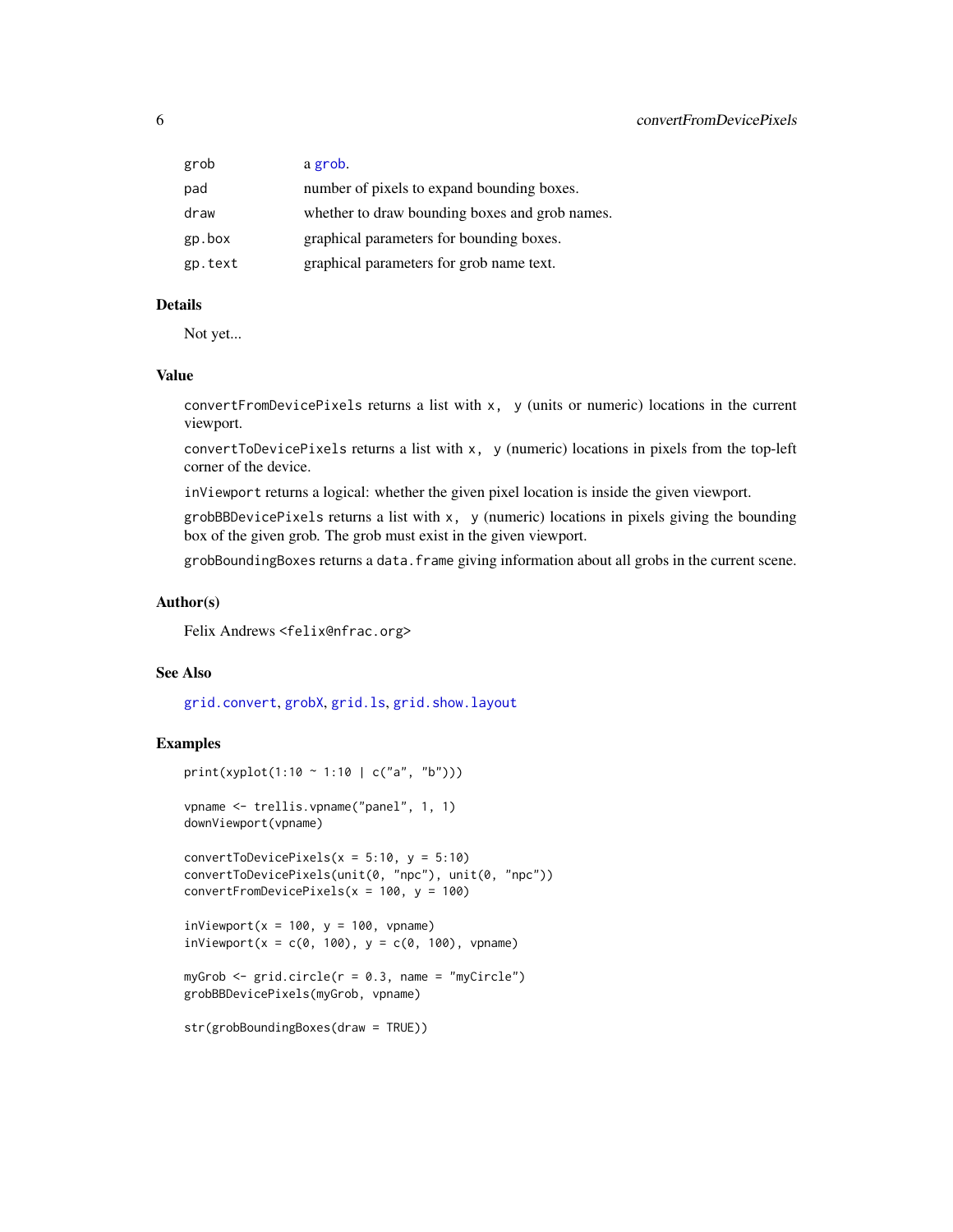<span id="page-6-0"></span>

#### Description

This identifies which [grob](#page-0-0)s (grid objects) bounding boxes were clicked on (or otherwise identified by pixel coordinates), and returns their names. The names can be used by other grid functions, like [grid.edit](#page-0-0) or [grid.remove](#page-0-0).

# Usage

```
identifyGrob(xy.pixels = grid.locator(), classes = NULL)
```
#### Arguments

| xv.pixels | if given, a list with components x and y, being pixel coordinates in the current<br>plot device.                                                                         |
|-----------|--------------------------------------------------------------------------------------------------------------------------------------------------------------------------|
| classes   | if given, one or more class names of grobs. This can be used to filter the results<br>to only specified types of objects. Examples: "text", "lines", "segments", "rect". |

# Details

None yet.

# Value

a character vector of grob names, or NULL.

### Note

This will give an error if the current plot has no grobs, as returned by [grid.ls](#page-0-0).

# Author(s)

Felix Andrews <felix@nfrac.org>

# See Also

[grobBoundingBoxes](#page-4-1)

# Examples

```
if (interactive()) {
```

```
xyplot(1:10 ~ 1:10)
identifyGrob()
str(grid.get(identifyGrob()[1]))
grid.remove(identifyGrob(class = "points")[1])
```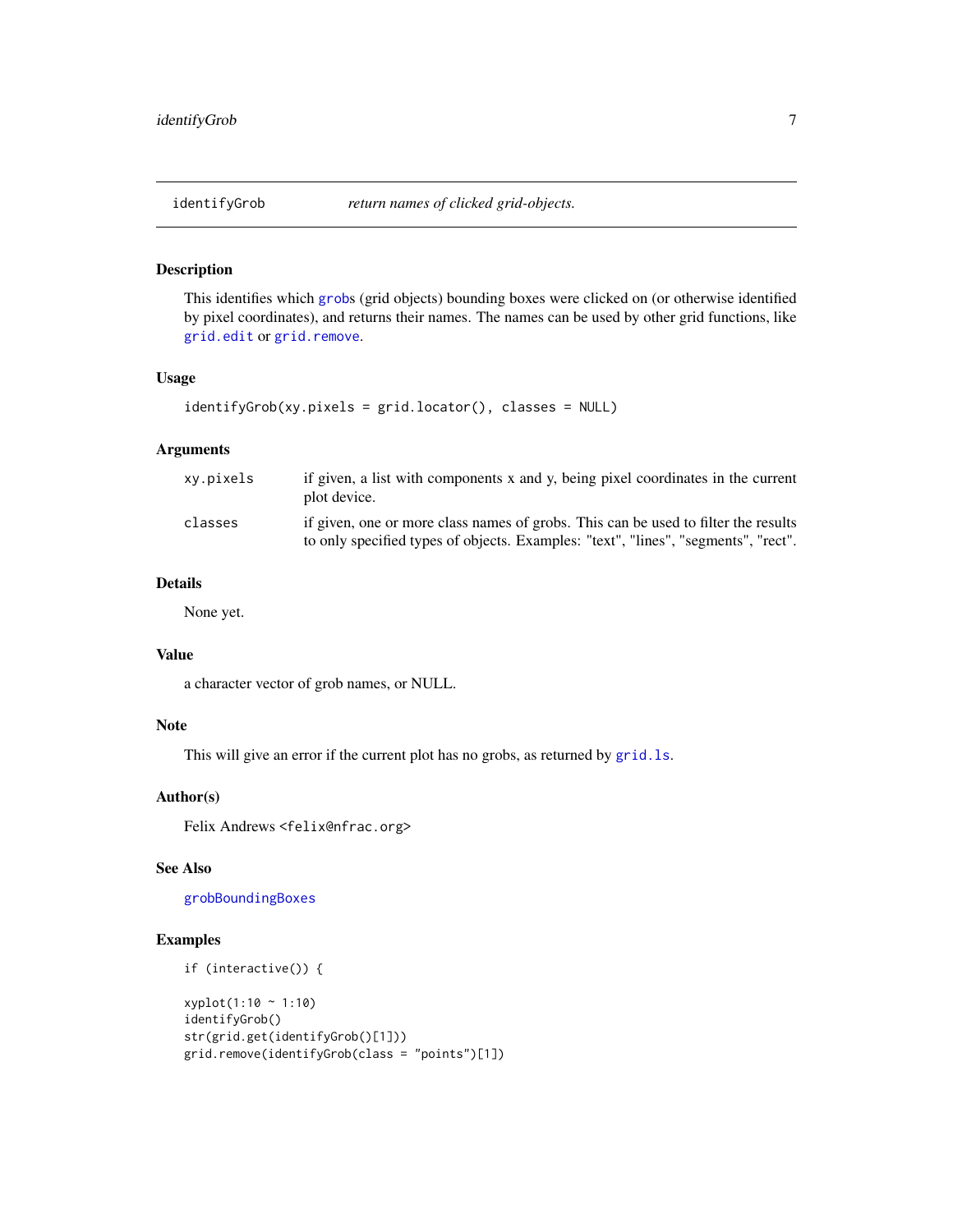<span id="page-7-0"></span>}

panel.usertext *Annotations with custom style*

#### Description

These are versions of panel.text and panel.points with different (customisable) style settings.

#### Usage

```
panel.userext(x, y = NULL, labels = seq_along(x), col,alpha, cex, srt = 0, lineheight, font,
               fontfamily, fontface, adj = c(0.5, 0.5),
              pos = NULL, offset = 0.5, ...)panel.brushpoints(x, y = NULL, col, pch, alpha,fill, cex, \ldots)
panel.brushlines(x, y = NULL, type, col, alpha,lty, lwd, ...
```
# Arguments

x, y text or point locations. labels, col, alpha, cex, srt, lineheight see the usual lattice functions in [llines](#page-0-0). font, fontfamily, fontface, adj, pos, offset as above. pch, fill, type, lty, lwd, ... as above.

# Details

The settings for panel.usertext are taken from trellis.par.get("user.text"), but default to trellis.par.get("add.text") if undefined. "user.text" is preferred to "add.text" for annotations because the latter also applies to strip text and key text.

The settings for panel.brushpoints are taken from trellis.par.get("brush.symbol"), but default to hard-coded settings if undefined.

The settings for panel.brushlines are taken from trellis.par.get("brush.line"), but default to hard-coded settings if undefined.

These functions are used in [playwith](#page-16-1).

#### Author(s)

Felix Andrews <felix@nfrac.org>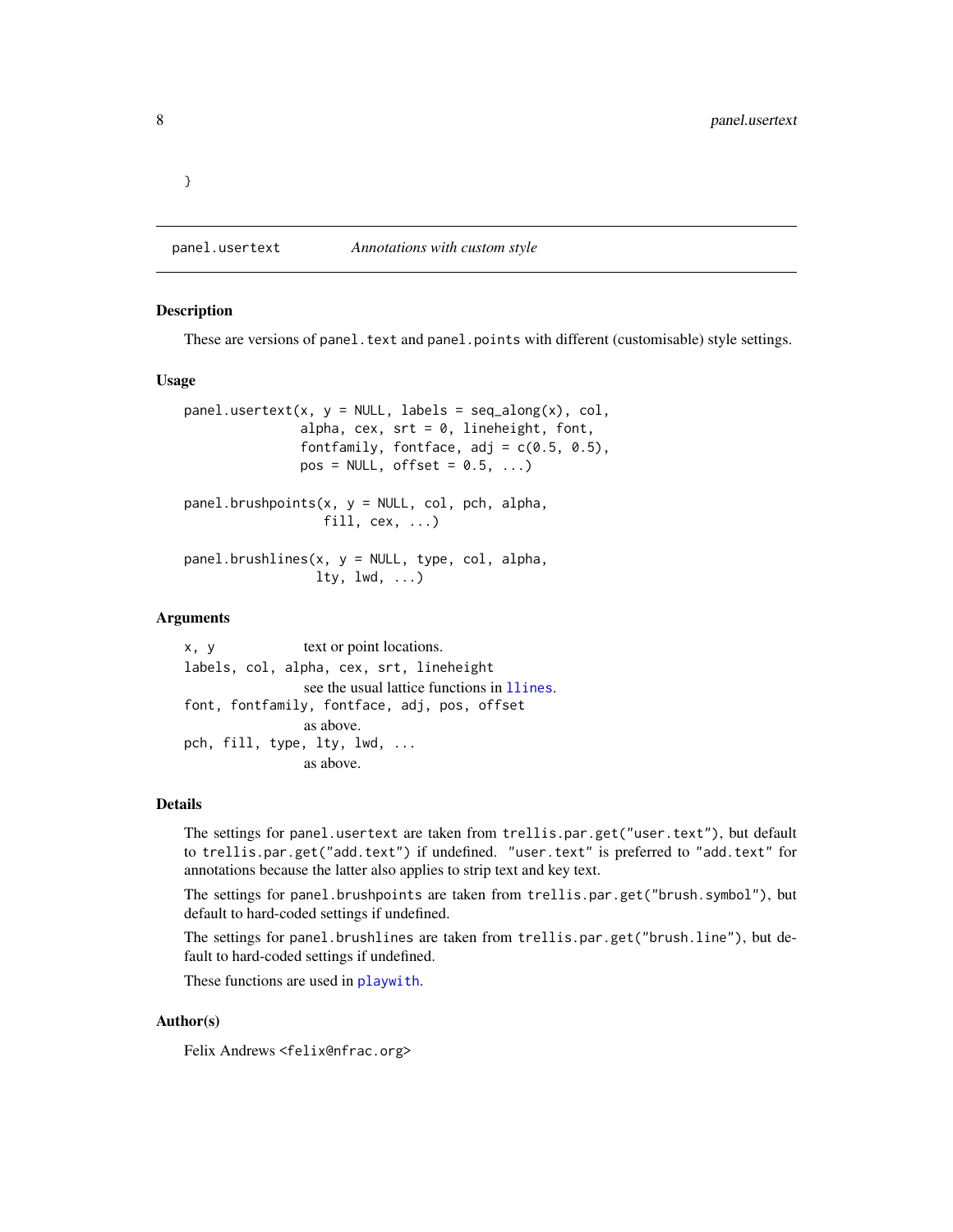# <span id="page-8-0"></span>parameterControlTool 9

# See Also

[llines](#page-0-0), [trellis.par.get](#page-0-0)

# Examples

```
xyplot(1:10 ~ 1:10, panel = function(...)panel.brushpoints(...)
   panel.usertext(..., pos = 1)
})
```
parameterControlTool *Create playwith tools for controlling parameter values*

#### Description

Part of the playwith Application Programming Interface.

# Usage

```
## Note: this is only to be called inside a tool constructor function.
parameterControlTool(playState, name, value, label = name,
                     handler = NULL, horizontal = TRUE)
```
# Arguments

| playState  | a playState object, as passed in to the constructor function.                                                                                               |
|------------|-------------------------------------------------------------------------------------------------------------------------------------------------------------|
| name       | the parameter name as it appears in the plot call.                                                                                                          |
| value      | the possible or starting values for the parameter. Can be a single or vector value,<br>of integer, numeric, character or logical. See playwith for details. |
| label      | label for the widget.                                                                                                                                       |
| handler    | a function.                                                                                                                                                 |
| horizontal | FALSE to make a tool for a vertical toolbar.                                                                                                                |

# Details

Note: this is only to be called inside a tool constructor function. It is not intended to be called directly.

# Value

a [gtkToolButton](#page-0-0).

# Author(s)

Felix Andrews <felix@nfrac.org>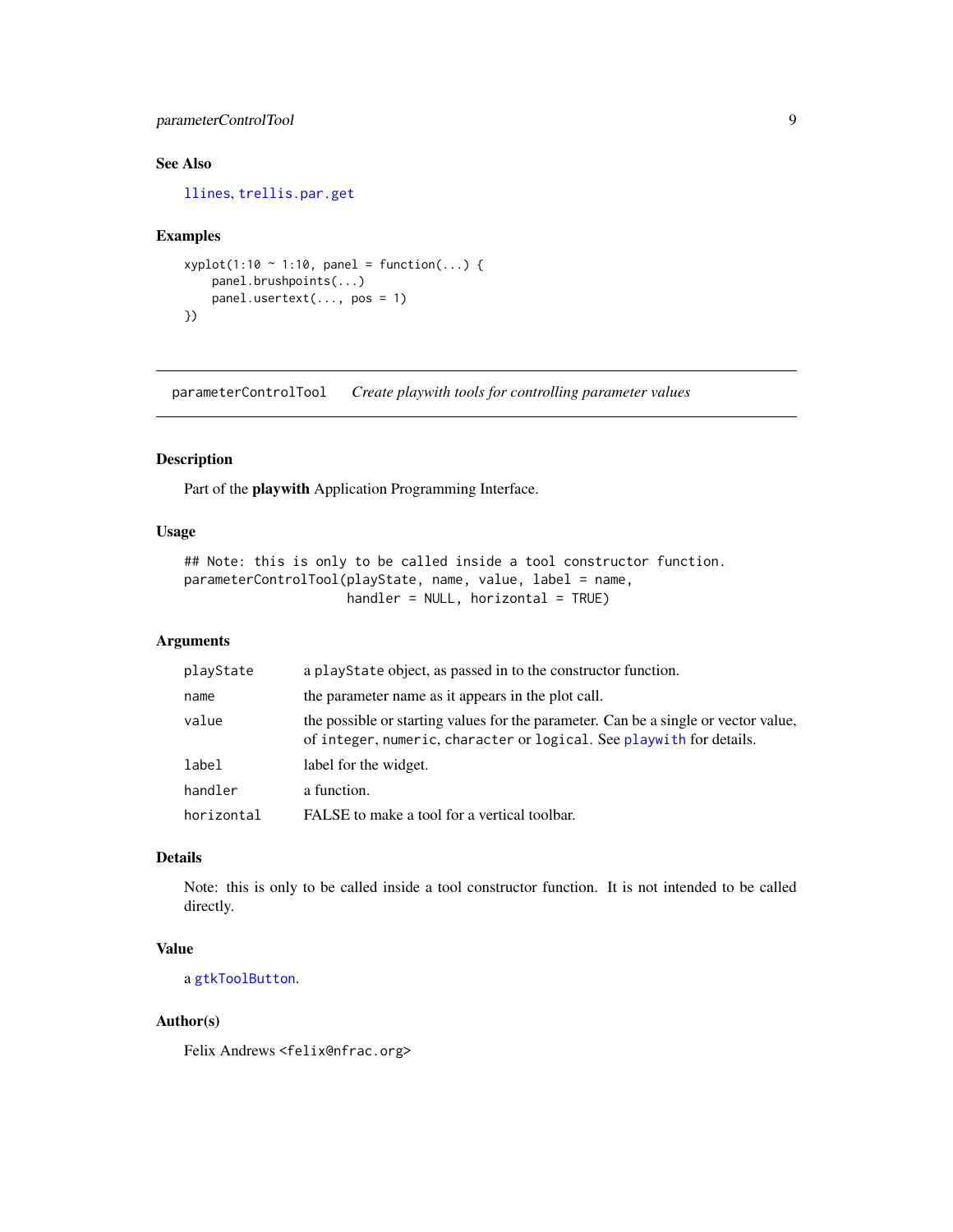# See Also

[playwith](#page-16-1)

# Examples

## none yet

<span id="page-9-1"></span>playDo *Do something in a specified plot space*

#### Description

Part of the playwith Application Programming Interface.

#### Usage

```
playDo(playState, expr, space = "plot",
       clip.off = !isTRUE(playState$clip.annotations),
       return.code = FALSE)
```
#### Arguments

| playState   | a playState object representing the plot, window and device.                                                                                                                                                                                     |
|-------------|--------------------------------------------------------------------------------------------------------------------------------------------------------------------------------------------------------------------------------------------------|
| expr        | an expression, typically a drawing operation, to evaluate in the plot space. It<br>will be quoted (see examples).                                                                                                                                |
| space       | the plot space (viewport) to go to before evaluating expr. This can be "plot",<br>"page", or for lattice plots "packet N" (where N is a packet number), or for grid<br>plots the name of a viewport passed to the viewport argument of playwith. |
| clip.off    | enforce no clipping of drawing operations: see clip argument to viewport.                                                                                                                                                                        |
| return.code | if TRUE, return code (as an expression) for the given actions, rather than execut-<br>ing them.                                                                                                                                                  |

# Details

This function allows an arbitrary expression to be evaluated while some part of the plot has been made active (i.e. moving to a grid graphics viewport). Grid viewports are used also to represent spaces in a base graphics plot (using the gridBase package. That means expr can always use Grid drawing operations.

The default space="plot" will work for base graphics, grid graphics and for single-panel lattice plots. It will also work for multi-panel lattice plots when one panel is in focus (see [trellis.focus](#page-0-0)).

Using space="page" will apply to the whole device space in normalised device coordinates  $(0-1)$ .

Other functions such as [playSelectData](#page-13-1) and [playPointInput](#page-12-1) return values that can be used directly for the space argument.

<span id="page-9-0"></span>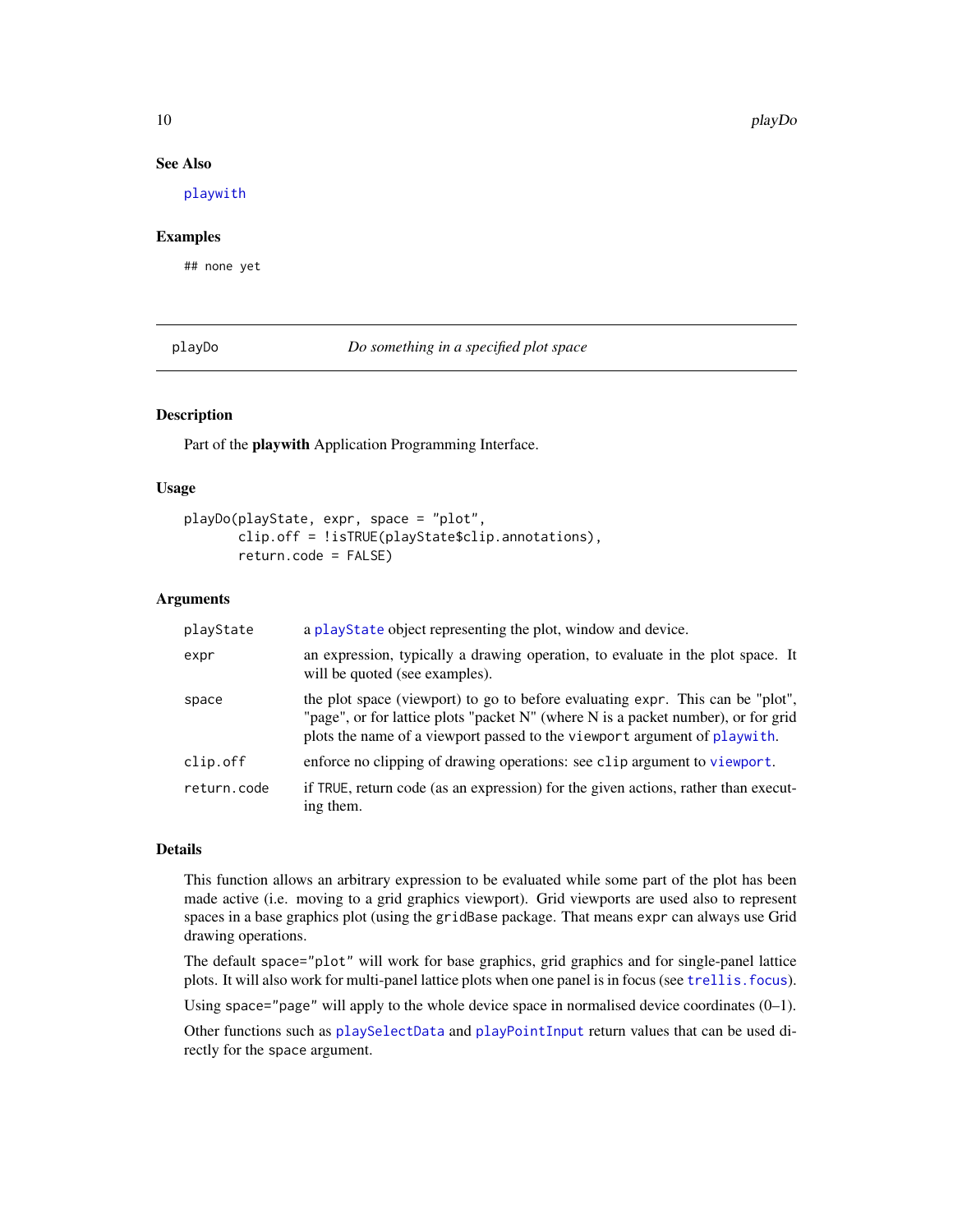# <span id="page-10-0"></span>playGetIDs 11

# Value

the value returned by expr.

#### Author(s)

Felix Andrews <felix@nfrac.org>

# See Also

[playwith.API,](#page-25-1) [playSelectData](#page-13-1), [playPointInput](#page-12-1)

#### Examples

```
if (interactive()) {
```

```
library(lattice)
library(grid)
```

```
packs <- paste("packet", rep(1:4, each=4))
playwith(xyplot(1:16 \sim 1:16 | packs))
myGp <- gpar(fill="red", col="black", alpha=0.5)
```

```
## draw in a specific packet
playDo(playDevCur(), grid.circle(gp=myGp), space="packet 2")
```

```
## draw in default space="plot" after focussing on one panel
trellis.focus("panel", 1, 1)
packet.number() # 1, same as space="packet 1"
playDo(playDevCur(), grid.circle(gp=myGp))
trellis.unfocus()
```

```
## space="plot" does not work in a multi-panel plot
## unless one panel is in focus
try(playDo(playDevCur(), grid.circle(gp=myGp)))
```

```
## draw on the whole page
playDo(playDevCur(), grid.circle(gp=myGp), space="page")
```
# }

<span id="page-10-1"></span>playGetIDs *Get or set IDs of selected points*

# <span id="page-10-2"></span>Description

Part of the playwith Application Programming Interface.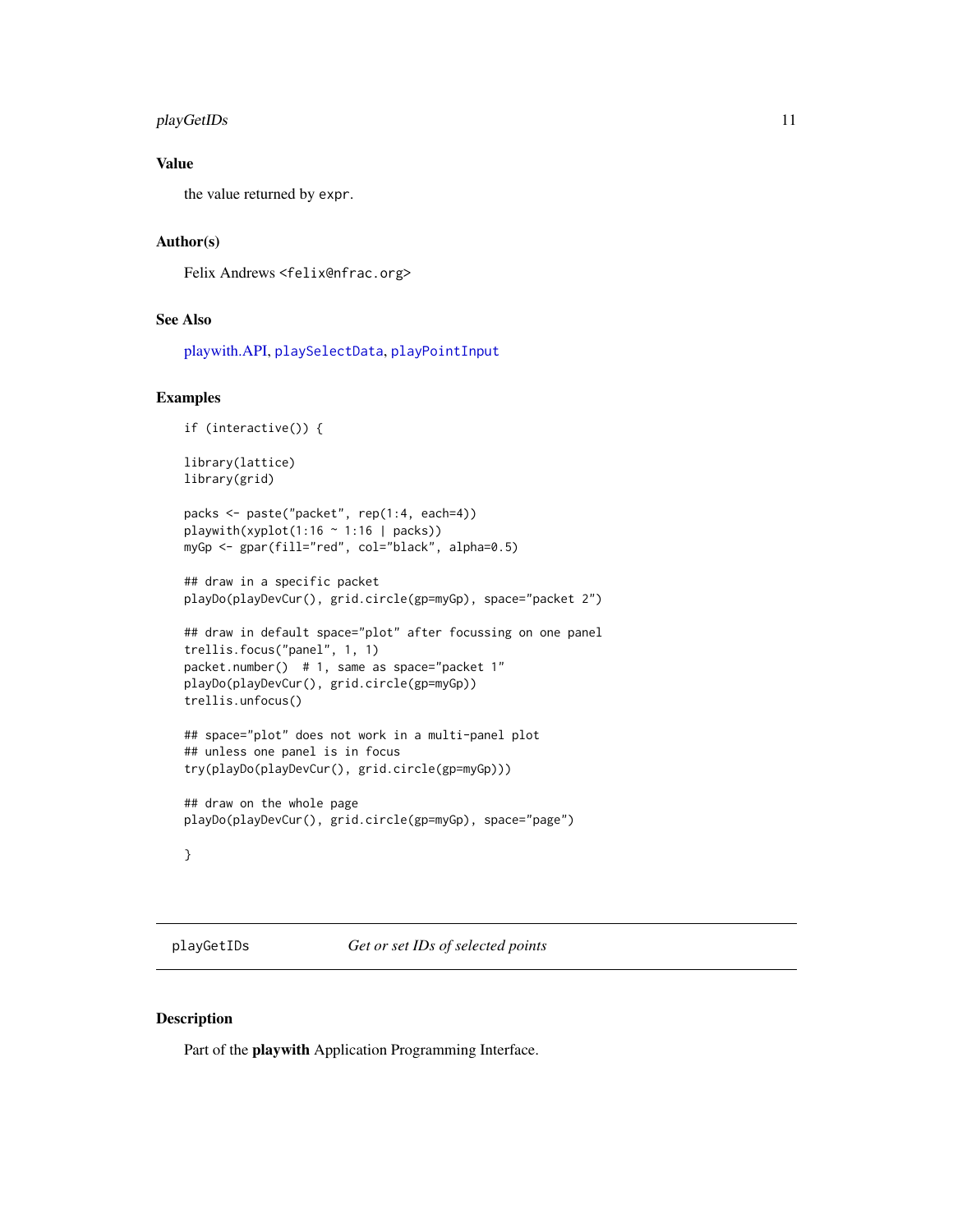# <span id="page-11-0"></span>Usage

```
playGetIDs(playState = playDevCur(),
           type = c("labelled", "brushed"),
          labels = FALSE)
playSetIDs(playState = playDevCur(), value,
           type = "brushed", space = "plot",
          add = FALSE, redraw = NA, pos = 1)playClear(playState = playDevCur(),
          type = c("annotations", "labelled", "brushed"),
          redraw = TRUE)
```
# Arguments

| playState | a playState object representing the plot, window and device.                                                                                     |
|-----------|--------------------------------------------------------------------------------------------------------------------------------------------------|
| type      | which type of points to get or set subscripts for.                                                                                               |
| labels    | TRUE to return the labels as displayed; otherwise the subscripts into the original<br>data object.                                               |
| value     | specifies the set of points to be selected. Can be an integer vector of subscripts,<br>or a logical vector (not recycled).                       |
| space     | the space to draw labels in if $type = "ids".$                                                                                                   |
| add       | if TRUE, add to any existing set of points; otherwise replace them.                                                                              |
| redraw    | whether to redraw the plot. The default NA only redraws if necessary (i.e. if an<br>existing selection was replaced). If FALSE nothing is drawn. |
| pos       | position specifier for labels.                                                                                                                   |

# Details

Not yet.

# Value

playGetIDs returns an integer vector, or if labels = TRUE a character vector.

# Author(s)

Felix Andrews <felix@nfrac.org>

# See Also

[playwith.API](#page-25-1)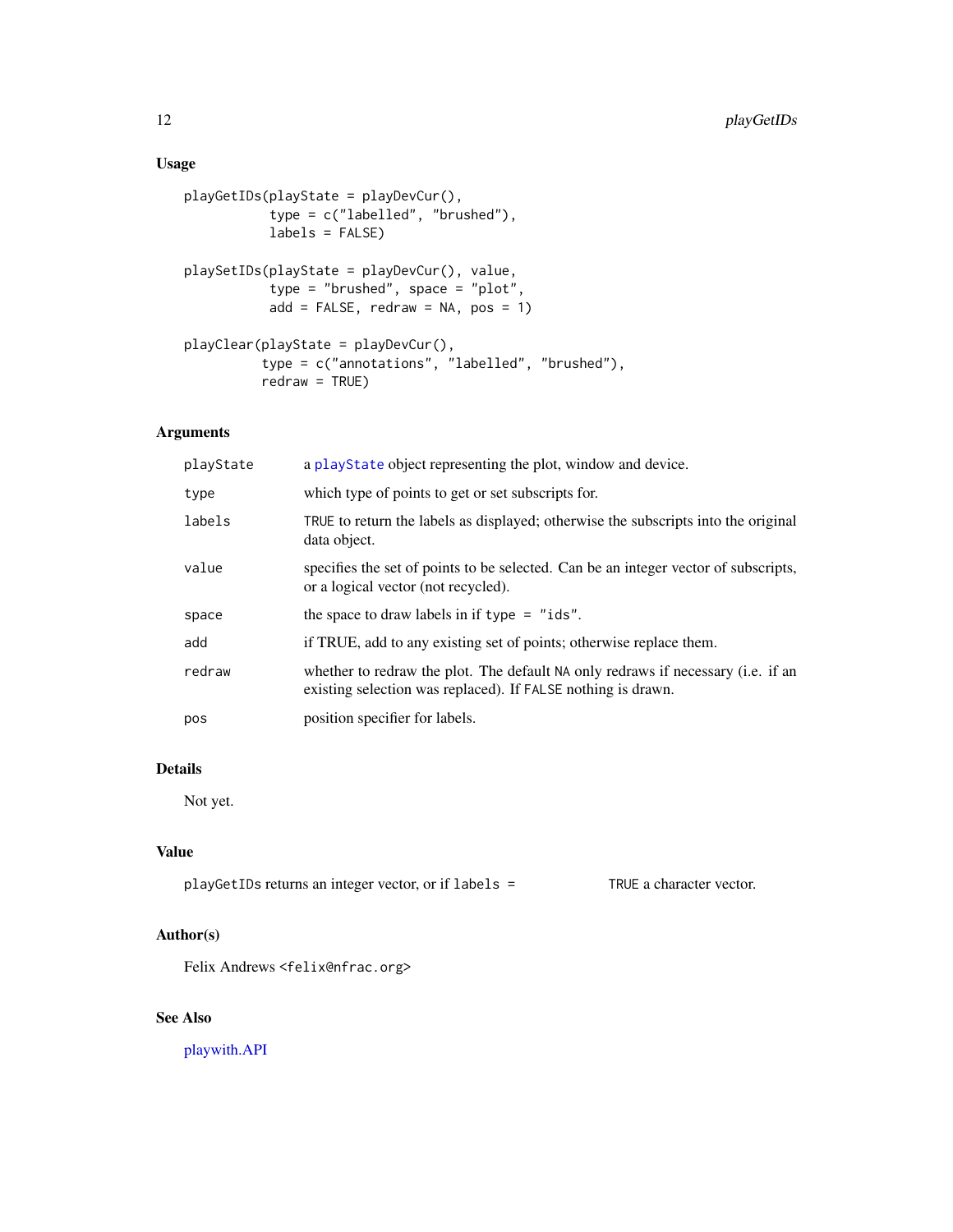# <span id="page-12-0"></span>playPointInput 13

# Examples

```
if (interactive()) {
playwith(xyplot(1:100 \sim 1:100 | 1:2, subscripts = TRUE),
    labels = paste("label", 1:100, sep=""))
playSetIDs(value = c(50:60, 100))
playGetIDs()
playSetIDs(value = c(10, 20, 30), type = "labelled",
    space = "packet 1")
playGetIDs(labels = TRUE)
playClear()
playGetIDs()
}
```
<span id="page-12-1"></span>playPointInput *Get point, line or rect input from playwith user*

# <span id="page-12-2"></span>Description

Part of the playwith Application Programming Interface.

# Usage

```
playPointInput(playState = playDevCur(), prompt)
playLineInput(playState = playDevCur(), prompt, scales = "dynamic")
playRectInput(playState = playDevCur(), prompt, scales = "dynamic")
```
#### Arguments

| playState | a playState object representing the plot, window and device.                                                                                                                                             |
|-----------|----------------------------------------------------------------------------------------------------------------------------------------------------------------------------------------------------------|
| prompt    | text to display in the prompt.                                                                                                                                                                           |
| scales    | the default allows the user to hold Shift while dragging, to constrain the selection<br>to x or y scales. Otherwise this should be one or more of "x" and "y", specifying<br>which axes to select along. |

# Details

playPointInput is similar to [locator](#page-0-0), but returns native coordinates in whichever plot space was clicked on. Device coordinates and normalised device coordinates are also available.

playRectInput and playLineInput allow the user to interactively draw a rectangle or line.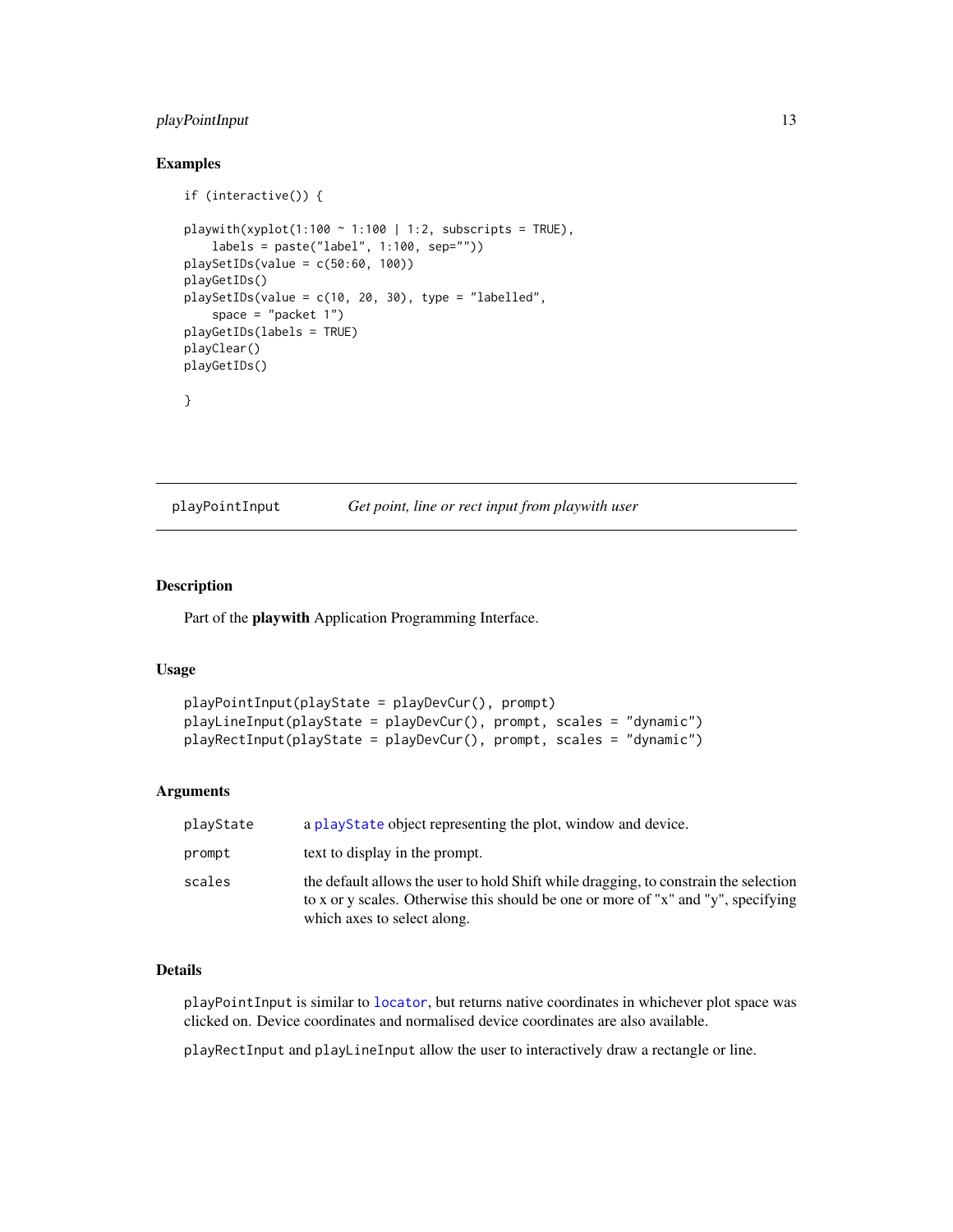# <span id="page-13-0"></span>Value

All these functions return NULL if the user cancelled (e.g. by right-clicking). Otherwise a list with:

| space     | character, specifies the plot space in which the user clicked or dragged. See the<br>space argument to playbo.                                                                                                                                                                 |
|-----------|--------------------------------------------------------------------------------------------------------------------------------------------------------------------------------------------------------------------------------------------------------------------------------|
| coords    | native coordinates of the point or shape in space. A list with numeric vectors x<br>and y. For a rectangle or line, these are length 2 where the first element refers to<br>the start of the drag motion. For a point these are length 1. If space is "page",<br>this is NULL. |
| dc        | device coordinates of the point or shape (pixels).                                                                                                                                                                                                                             |
| ndc       | normalised device coordinates of the point or shape.                                                                                                                                                                                                                           |
| is.click  | logical, whether it was a click (so probably should not be treated as a rectangle<br>or line). This is not returned by playPointInput.                                                                                                                                         |
| modifiers | a flag representing which modifier keys were pressed during the click (or at the<br>end of a drag). E.g. to test for Shift key: if (foo\$modifiers & GdkModifierType["shift-mask"]).<br>See enums-and-flags.                                                                   |

# Author(s)

Felix Andrews <felix@nfrac.org>

# See Also

[playSelectData](#page-13-1), [playwith.API](#page-25-1)

# Examples

```
if (interactive()) {
library(lattice)
playwith(xyplot(Sepal.Width ~ Petal.Width | Species, data = iris))
playPointInput()
playRectInput()
}
```
<span id="page-13-1"></span>playSelectData *Let playwith user select data points*

# Description

Part of the playwith Application Programming Interface.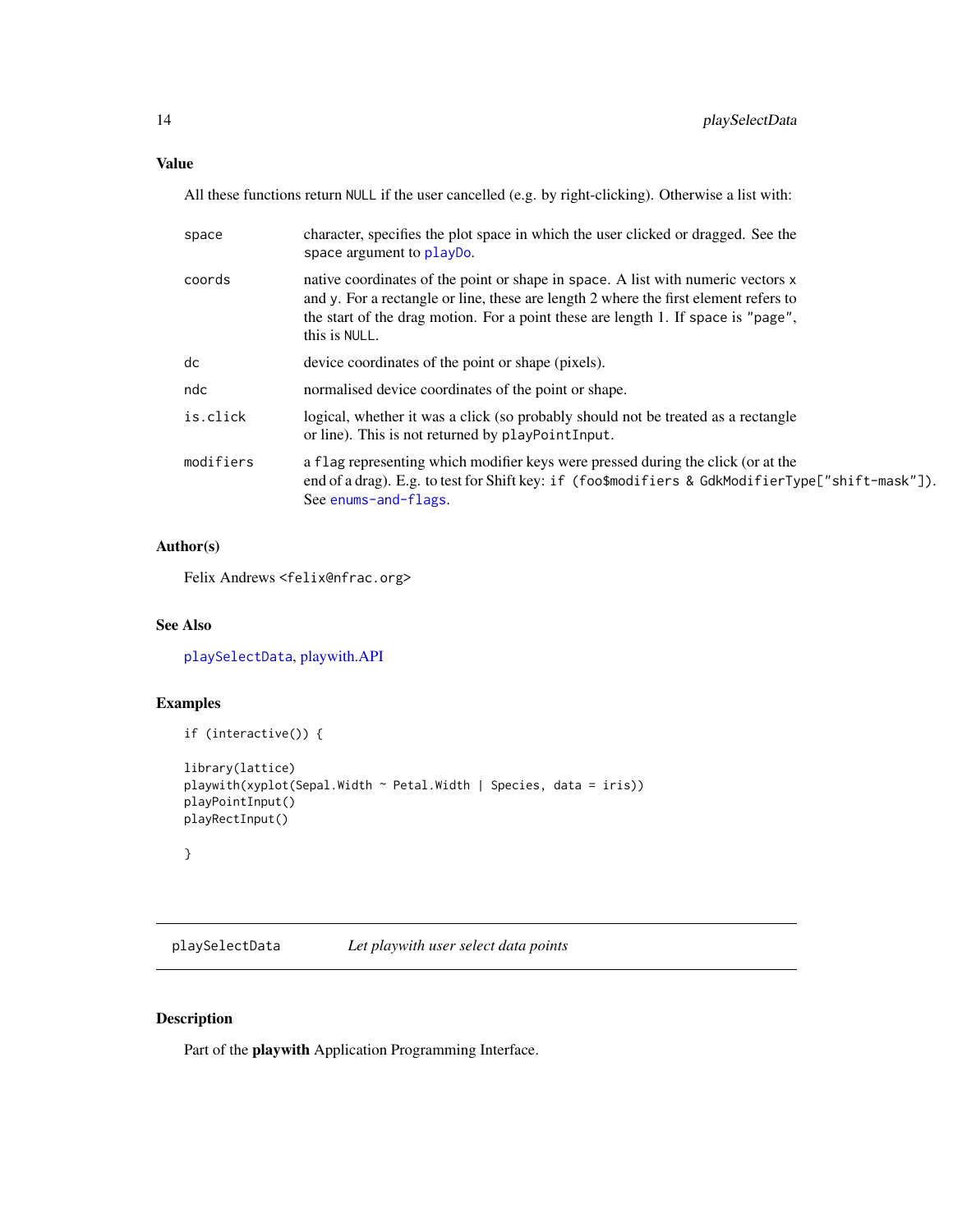# <span id="page-14-0"></span>playSelectData 15

# Usage

```
playSelectData(playState = playDevCur(),
    prompt = paste("Click or drag to select data points;",
                   "Right-click or Esc to cancel."),
    scales = "dynamic",
    multipview = TRUE,foo = playRectInput(playState, prompt = prompt, scales = scales))
```
# Arguments

| playState | a playState object representing the plot, window and device.                                                                                                                                             |
|-----------|----------------------------------------------------------------------------------------------------------------------------------------------------------------------------------------------------------|
| prompt    | text to display in the prompt.                                                                                                                                                                           |
| scales    | the default allows the user to hold Shift while dragging, to constrain the selection<br>to x or y scales. Otherwise this should be one or more of "x" and "y", specifying<br>which axes to select along. |
| multiview | to return a matrix of x and y when the plot contains multiple positions for the<br>same points (e.g. splom).                                                                                             |
| foo       | rectangular plot region structure, usually generated interactively.                                                                                                                                      |
|           |                                                                                                                                                                                                          |

# Details

playSelectData is similar to [identify](#page-0-0). The user is prompted to click or drag to select data points. If a click, the nearest point is selected, if it is within 11 points. If it is a drag, all points within the rectangular region are selected. Note that data points can be selected from one panel of a multi-panel lattice plot without specifying the panel beforehand.

#### Value

playSelectData returns NULL if the user cancelled (e.g. by right-clicking). Otherwise a list with:

| space      | character, specifies the plot space in which data points were selected. See the<br>space argument to playbo.                                                |
|------------|-------------------------------------------------------------------------------------------------------------------------------------------------------------|
| subscripts | indices of the data points selected. This relies on the data being guessed cor-<br>rectly from the plot call, unless data. points was specified explicitly. |
| x, y       | values of the selected data points.                                                                                                                         |
| is.click   | logical, whether it was a click (otherwise a drag).                                                                                                         |
| pos        | position of click relative to the closest point, as in the pos argument to text. If<br>is. click is false, this is NULL.                                    |
| $\cdots$   | as well as all the other elements returned by playRectInput.                                                                                                |

# Author(s)

Felix Andrews <felix@nfrac.org>

# See Also

[playRectInput](#page-12-2), [playwith.API](#page-25-1)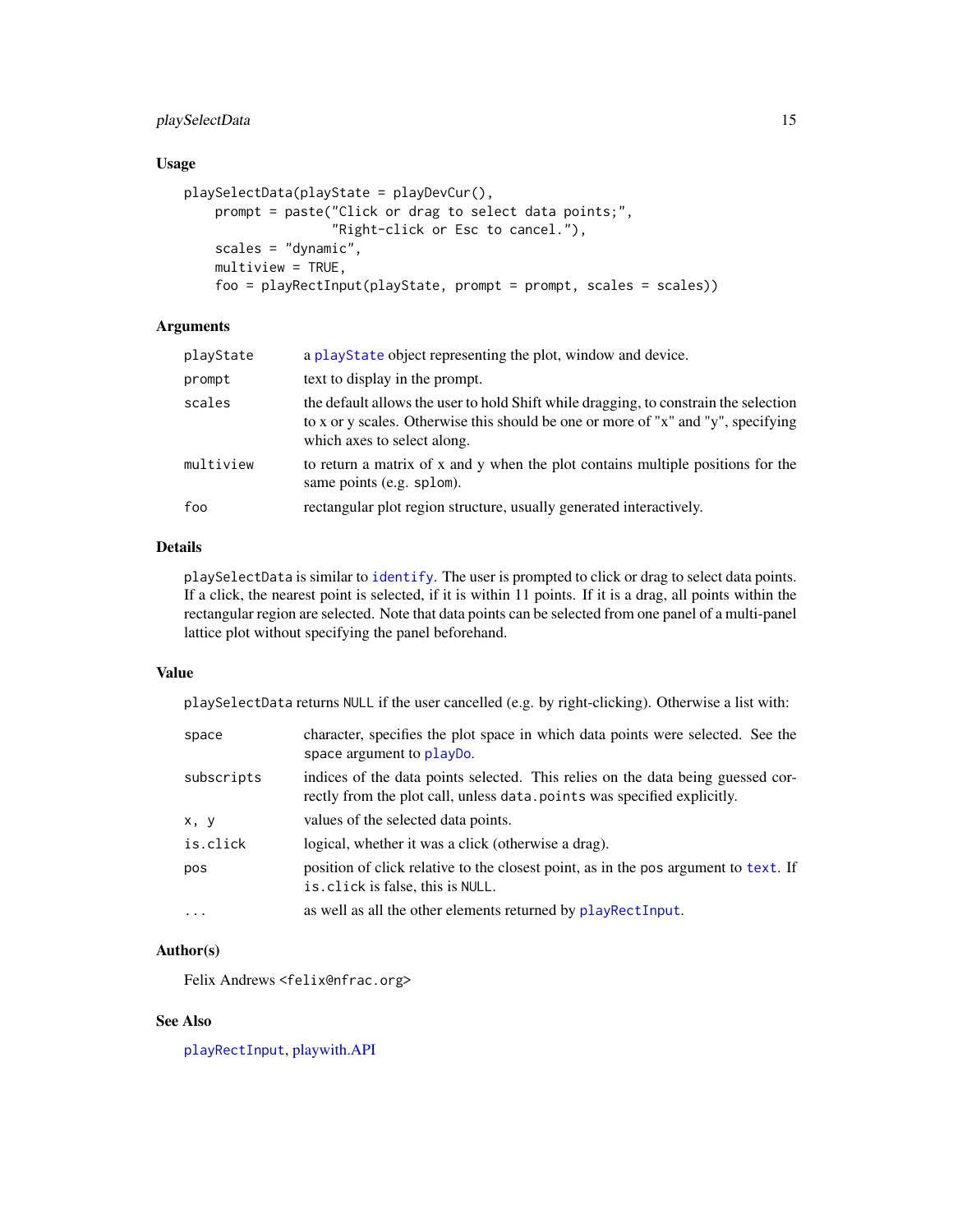# Examples

```
if (interactive()) {
library(lattice)
playwith(xyplot(Sepal.Width ~ Petal.Width ~ Species, data = iris))playSelectData()
}
```
<span id="page-15-1"></span>

playState *Object representing the plot, window and device.*

# Description

The playState object is created by [playwith](#page-16-1) to represent the state of the plot, window and device. It is central to the [playwith.API.](#page-25-1)

#### Details

A playState object is an [environment](#page-0-0) (of class "playState") containing many other objects, including:

- win the plot window ([gtkWindow](#page-0-0)).
- dev the plot device, as returned by dev.cur.
- call the current plot call.
- env local environment used to store plot data objects.
- accepts.arguments whether the current main plot function accepts arguments.

callName name of the current main plot function.

- is.lattice, is.ggplot, is.vcd, is.base whether the current plot is a Lattice / ggplot / base graphics plot. is.base is defined as TRUE if neither of the others is TRUE and viewport is undefined.
- result, trellis result is the result of evaluating the plot call. If is.lattice, the trellis object is also stored in trellis.
- viewport a named list of viewport paths (or names). One of these must be named "plot". NULL if the plot is a base graphics or Lattice plot.

spaces a character vector listing all spaces defined in the current plot, not including "page".

- labels labels for data points, either given or guessed.
- data.points given data points or NULL.
- ids a named list of currently labelled data points. Each name corresponds to a "space", which can be "page" (positioned on page) or "plot" (positioned in plot coordinates). With Lattice graphics the space can be "packet 1" etc. Each list element is a data frame of numeric subscripts and pos (for label placement).
- annotations a named list of calls to be evaluated in a target viewport: each name corresponds to a "space", as in ids.

<span id="page-15-0"></span>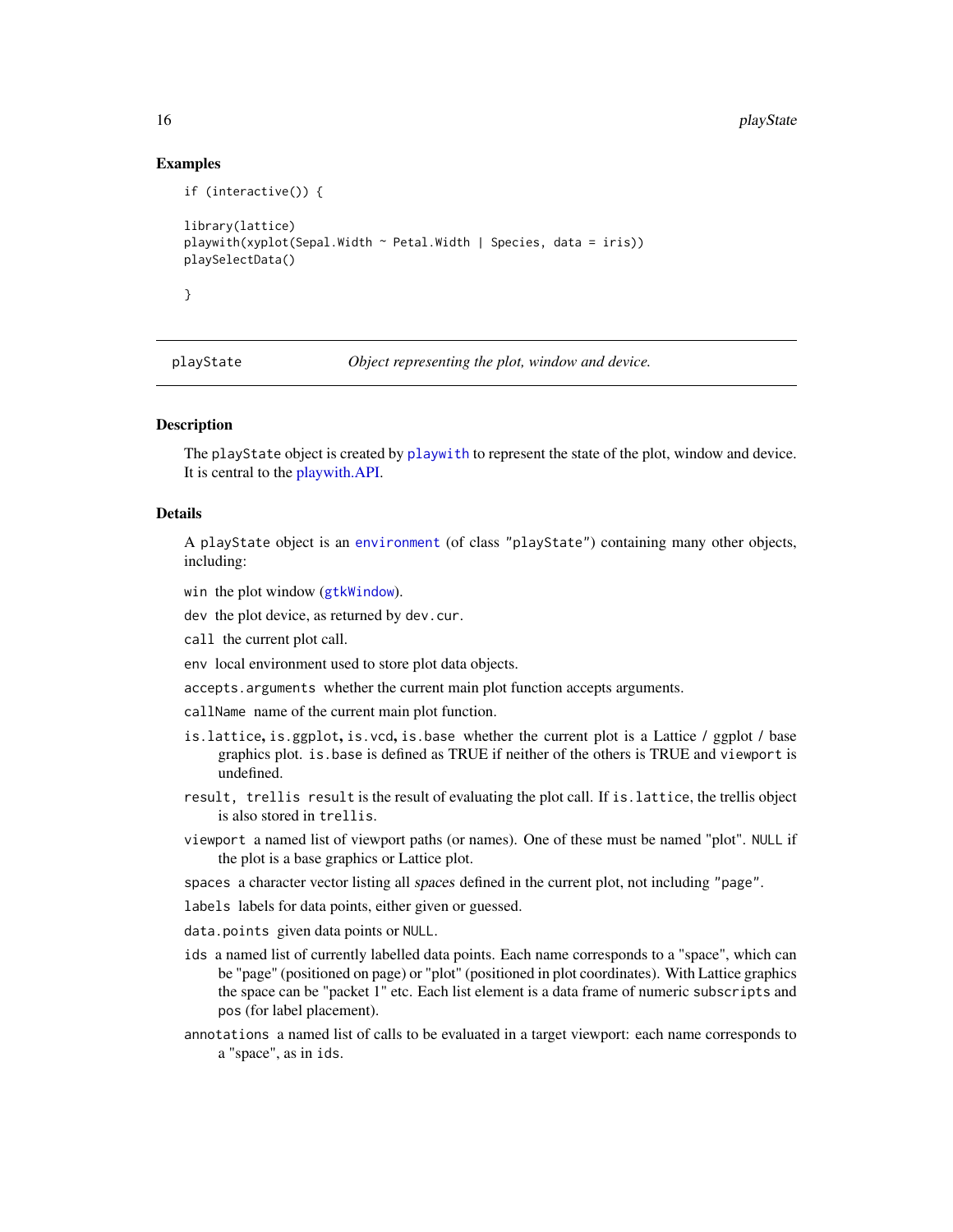#### <span id="page-16-0"></span>playwith the contract of the contract of the contract of the contract of the contract of the contract of the contract of the contract of the contract of the contract of the contract of the contract of the contract of the c

linked an environment, containing a list "ids" and a list "subscribers". Elements of the former are subscripts of brushed data points. Elements of the latter are the playState objects of all linked plots in this group. This linked object is shared by all subscribers.

tools hmm...

uiManager, actionGroups the [GtkUIManager](#page-0-0) and a named list of its action groups.

widgets A list of the GUI widgets. The most useful one is drawingArea (the plot device widget).

tmp a list of temporary objects, including:

plot.ready whether the plot has been drawn and is ready for interaction.

identify.ok whether data points and labels are defined (or a plausible guess could be made), allowing points to be identified.

There are several other standard objects which can be inspected with  $lsstr(playDevCur())$ .

Other objects can be passed in through the ... argument to [playwith](#page-16-1), or defined by tools.

# Author(s)

Felix Andrews <felix@nfrac.org>

#### See Also

[playwith](#page-16-1), [playwith.API](#page-25-1)

<span id="page-16-1"></span>playwith *An interactive plot GUI*

#### Description

A GTK+ graphical user interface for exploring and editing R plots.

#### Usage

```
playwith(expr,
         new = playwith.getOption("new"),
         title = NULL,
         labels = NULL,
         data.points = NULL,
         viewport = NULL,parameters = list(),
         tools = list(),
         init.actions = list(),
         preplot.actions = list(),
         update.actions = list(),...,
         width = playwith.getOption("width"),
         height = playwith.getOption("height"),
         pointsize = playwith.getOption("pointsize"),
```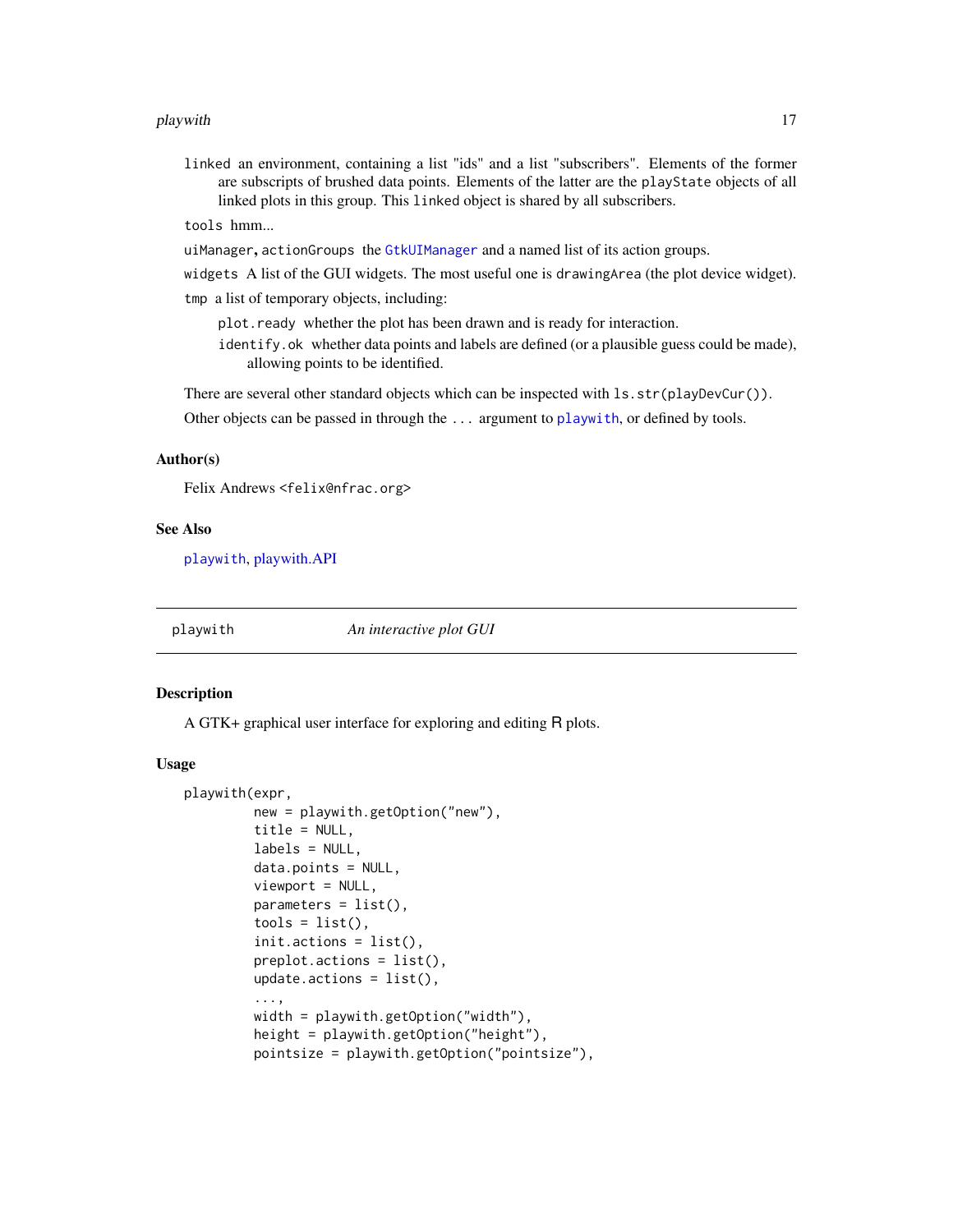```
eval.args = playwith.getOption("eval.args"),
on.close = playwith.getOption("on.close"),
modal = FALSE,link.to = NULL,
playState = if (!new) playDevCur(),
plot.call,
main.function)
```
# Arguments

| expr        | an expression to create a plot, like plot (mydata). Note, arguments and nested<br>calls are allowed, just like a normal plot call (see examples). Could also be a<br>chunk of code in {braces}. For quoted calls, use the plot.call argument.                                                                                                                                                                           |
|-------------|-------------------------------------------------------------------------------------------------------------------------------------------------------------------------------------------------------------------------------------------------------------------------------------------------------------------------------------------------------------------------------------------------------------------------|
| new         | if TRUE open in a new window, otherwise replace the current window (if one<br>exists).                                                                                                                                                                                                                                                                                                                                  |
| title       | optional window title; otherwise derived from the plot call.                                                                                                                                                                                                                                                                                                                                                            |
| labels      | a character vector of labels for data points. If missing, it will be guessed from<br>the plot call arguments if possible.                                                                                                                                                                                                                                                                                               |
| data.points | a data frame (or other suitable plotting structure: see xy. coords) giving loca-<br>tions of data points, in case these can not be guessed from the plot call argu-<br>ments. If a data frame, extra variables may be included; these can be used to<br>label or locate points in the GUI. Note, if a suitable data argument is found in<br>the plot call, that plays the same role.                                    |
| viewport    | name or vpPath of the viewport representing the data space. This allows inter-<br>action with grid graphics plots (but ignore this for Lattice plots). Experimental:<br>can also be a named list.                                                                                                                                                                                                                       |
| parameters  | defines simple tools for controlling values of any parameters appearing in the<br>plot call. This must be a named list, where the value given for each name defines<br>the possible or initial values of that parameter. The supported values are:                                                                                                                                                                      |
|             | $\bullet$ integer or AsIs $(I())$ : creates a numeric spinbutton.                                                                                                                                                                                                                                                                                                                                                       |
|             | • numeric scalar: creates a text entry box for numeric values.                                                                                                                                                                                                                                                                                                                                                          |
|             | • numeric vector: creates a slider with given range.                                                                                                                                                                                                                                                                                                                                                                    |
|             | • character: creates a text entry box.                                                                                                                                                                                                                                                                                                                                                                                  |
|             | • character vector: creates a combo box (including text entry).                                                                                                                                                                                                                                                                                                                                                         |
|             | • logical: creates a checkbox.                                                                                                                                                                                                                                                                                                                                                                                          |
|             | • function: creates a button, which calls the given function with a single<br>argument playState.                                                                                                                                                                                                                                                                                                                       |
|             | These can also be lists, where the first item is the value as above. In this case<br>an item named label can specify a label for the widget, and an item named<br>handler can specify a function to run when the widget is changed. This func-<br>tion should be a function(playState, value); the parameter values are then<br>accessed from playState\$env. If the function returns FALSE the plot is not<br>redrawn. |
| tools       | a list of tool specifications. These are technically GtkActionEntrys but should<br>be specified as lists with the following structure. Elements can be specified in<br>this order, or named (as with a function call).                                                                                                                                                                                                  |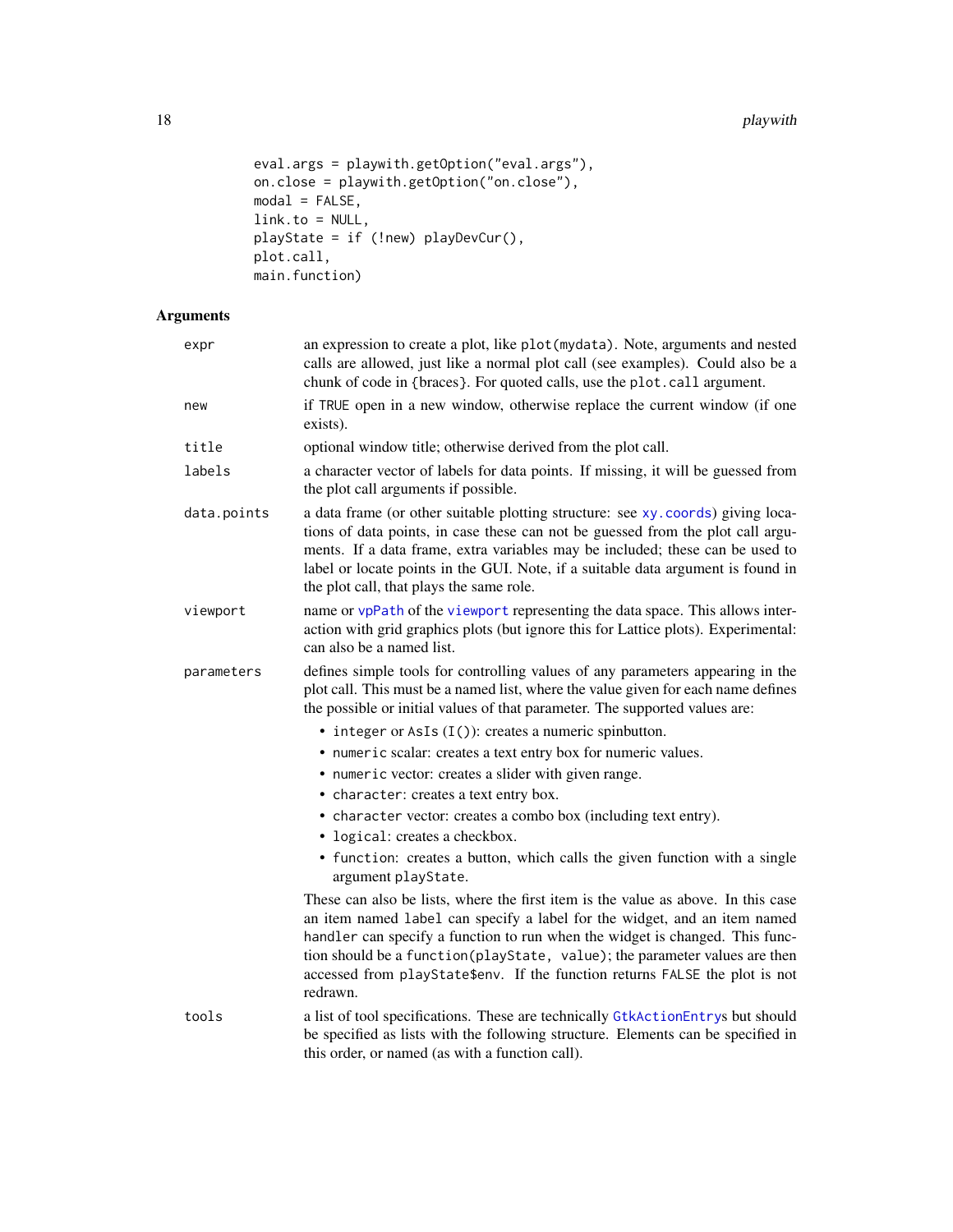- <span id="page-18-0"></span>name The name of the action (used internally to control the action state, or in a custom UI XML file). This item is required and must be the first element. All other elements are optional.
- stock\_id The stock icon ID, or the name of an icon from the icon theme. See unlist(gtkStockListIds()) or [http://library.gnome.org/devel/gt](http://library.gnome.org/devel/gtk/unstable/gtk-Stock-Items.html)k/ [unstable/gtk-Stock-Items.html](http://library.gnome.org/devel/gtk/unstable/gtk-Stock-Items.html) for a list.
- label The label for the action. If label is NULL, the default label for the given stock.id is used.
- accelerator The accelerator for the action, in the format understood by [gtkAcceleratorParse](#page-0-0). See [gdkKeySyms.](#page-0-0)
- tooltip The tooltip for the action.
- callback The function to call when the action is activated.
- is\_active Only for toggle actions: sets the initial state (TRUE / FALSE).
- update.action, init.action If present these items must be named. Their values are included in the update.actions and init.actions lists.
- preplot.actions, update.actions

a list of actions to be run, respectively, *before* and *after* the plot is drawn (and each time it is redrawn). Note that preplot.actions can not assume that playState\$is.lattice (or other state values) are set. They can, however, modify the plot call or its data before the plot is drawn.

These may be functions, or names of functions, or expressions. Functions are passed one argument, which is the [playState](#page-15-1). Note, these are in addition to any given in [playwith.options\(](#page-28-1)"update.actions").

- init.actions init.actions are run whenever the plot type changes or its data changes. They are not run when only simple arguments to the call change, but they are run whenever the plot call is edited manually. Same format as update.actions.
	- extra arguments are stored in the [playState](#page-15-1) object. These can then be accessed by tools. The default tools will recognise the following extra arguments:
		- click.mode sets the initial action when clicking and dragging on the plot: one of "Zoom", "Identify", "Brush", "Annotation", or "Arrow".
		- time.mode whether the plot is to start in "time mode", with navigation along the x-axis. If NA, it will guess whether to start in time.mode based on whether the current plot looks like a time series plot (but this can chew some extra memory). The default is taken from [playwith.options\(](#page-28-1)"time.mode").
		- time.vector a vector defining discrete times, as numeric, [Date](#page-0-0) or [POSIXt](#page-0-0). It must be sorted, increasing. If given, then the "time mode" is used to navigate along these discrete times, rather than along the continuous xaxis. Special objects cur.index and cur.time will be provided in the plot environment, so the plot call can refer to these. cur.index is the current time step, between 1 and length(time.vector), and cur.time is time.vector[cur.index]. In this case time.mode will be on by default.
		- cur.index, cur.time, time.mode.page.incr If time.vector is given, either of cur.index or cur.time will set the initial time step. time.mode.page.incr sets the number of steps to jump if the user clicks on the scroll bar.
		- page In multi-page Lattice plots, this will set the initial page to display.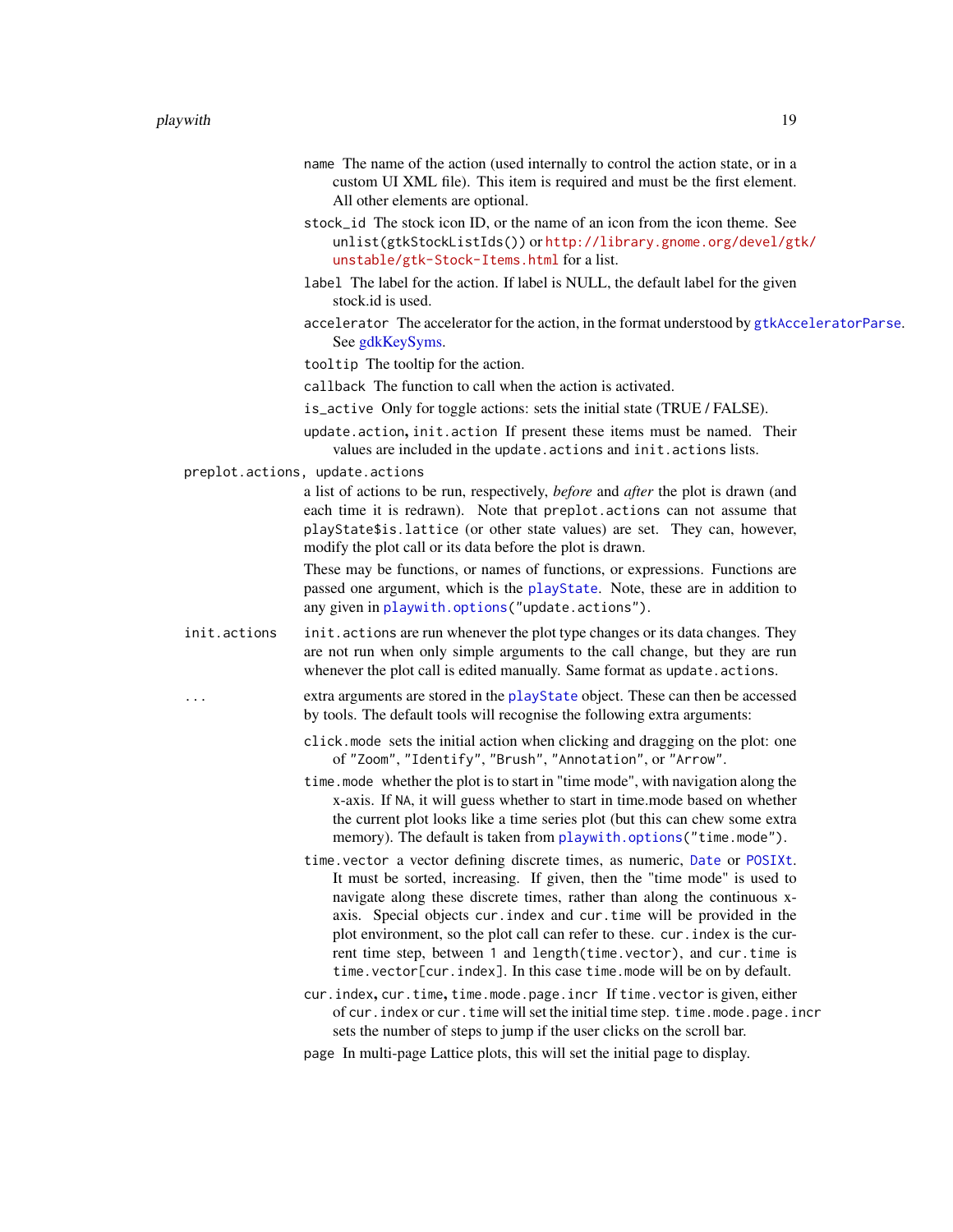<span id="page-19-0"></span>

|               | label. offset the distance from a data point to its identifying label. Numeric,<br>in units of character widths.                                                                                                                                         |
|---------------|----------------------------------------------------------------------------------------------------------------------------------------------------------------------------------------------------------------------------------------------------------|
|               | arrow a list with arguments to panel. arrows, specifying the type of arrows to<br>draw.e.g. list(ends="both", type="closed").                                                                                                                            |
|               | show. tooltips show tooltips for toolbar items. This uses the GTK event loop<br>internally, which might, occasionally, cause the R terminal to freeze.                                                                                                   |
|               | show.toolbars, show.statusbar, page.annotation, clip.annotations, keep, stay.on.top<br>set the corresponding window options. All are logical. Defaults are taken<br>from playwith.options.                                                               |
| width, height | initial size of the plot device in inches.                                                                                                                                                                                                               |
| pointsize     | default point size for text in the Cairo device.                                                                                                                                                                                                         |
| eval.args     | whether to evaluate the plot call arguments: can be TRUE, FALSE, NA (don't eval<br>global vars) or a regular expression matching symbols to evaluate. Or a list. See<br>below.                                                                           |
| on.close      | a function to be called when the user closes the plot window. The playState<br>object will passed to the function. If the function returns TRUE, the window will<br>not be closed.                                                                       |
| modal         | whether the window is modal: if TRUE, the session will freeze until the window<br>is closed.                                                                                                                                                             |
| link.to       | an existing playState (i.e. playwith plot) to link to. The set of brushed<br>data points will then be synchronised between them. It is assumed that the<br>data subscripts of the two plots correspond directly. Links can be broken with<br>playUnlink. |
| playState     | the playState object for an existing plot window. If given, the new plot will<br>appear in that window, replacing the old plot. This over-rides the new argument.                                                                                        |
| plot.call     | a plot call (call object), if given this is used instead of expr.                                                                                                                                                                                        |
| main.function | the function (or its name) appearing in the call which accepts typical plot argu-<br>ments like x1im or y1ab. This will only be needed in unusual cases when the<br>default guess fails.                                                                 |

# Details

This function opens a GTK+ window containing a plot device (from the cairoDevice package), a menubar and toolbars. There is a call toolbar (similar to the "address bar" of a web browser) at the top, showing the current plot call, which can be edited in-place. Then there are up to four toolbars, one on each side of the plot. The user interface is customisable: see [playwith.options](#page-28-1).

With the [autoplay](#page-1-1) facility, playwith can function like a default graphics device (although it is not technically a graphics device itself, it is a wrapper around one).

See [playwith.API](#page-25-1) for help on controlling the plot once open, as well as defining new tools. For the special case of tools to control parameter values, it is possible to create the tools automatically using the parameters argument.

Four types of plots are handled somewhat differently:

• Lattice graphics: recognised by returning an object of class trellis. This is the bestsupported case.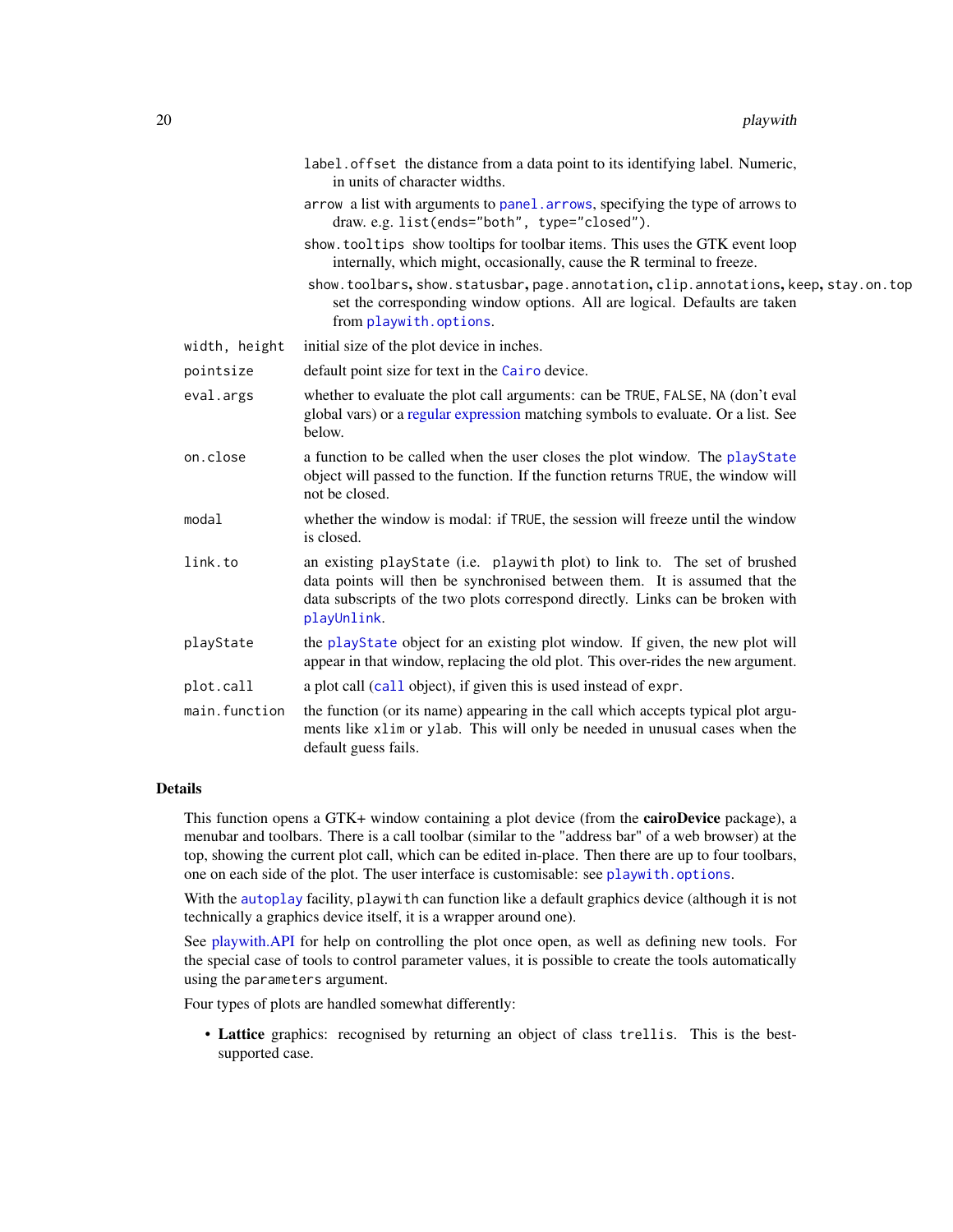#### <span id="page-20-0"></span>playwith 21

- ggplot2 graphics: recognised by returning an object of class ggplot. This case is rather poorly supported.
- other grid graphics: you must give the viewport argument to enable interaction.
- base graphics: this is the default case. If a multiple-plot layout is used, interaction can only work in the last sub-plot, i.e. the settings defined by par().

Some forms of interaction are based on evaluating and changing arguments to the plot call. This is designed to work in common cases, but could never work for all types of plots. To enable zooming, ensure that the main call accepts xlim and ylim arguments. Furthermore, you may need to specify main.function if the relevant high-level call is nested in a complex block of expressions.

To enable identification of data points, the locations of data points are required, along with appropriate labels. By default, these locations and labels will be guessed from the plot call, but this may fail. You can pass the correct values in as data.points and/or labels. Please also contact the maintainer to help improve the guesses. If identification of data points is not required, passing  $data.points = NA, labels = NA may speed things up.$ 

Some lattice functions need to be called with subscripts  $=$  TRUE in order to correctly identify points in a multiple-panel layout. Otherwise the subscripts used will then refer to the data in each panel separately, rather than the original dataset. In this case a warning dialog box will be shown.

In order to interact with a plot, its supporting data needs to be stored: i.e. all variables appearing in the plot call must remain accessible. By default (eval.args = NA), objects that are not globally accessible will be copied into an attached environment and stored with the plot window. I.e. objects are stored unless they exist in the global environment (user workspace) or in an attached namespace. This method should work in most cases. However, it may end up copying more data than is really necessary, potentially using up memory. Note that if e.g. foo\$bar appears in the call, the whole of foo will be copied.

If eval.args = TRUE then variables appearing in the plot call will be evaluated and stored even if they are defined in the global environment. Use this if the global variables might change (or be removed) before the plot is destroyed.

If eval.args = FALSE then the plot call will be left alone and no objects will be copied. This is OK if all the data are globally accessible, and will speed things up.

If a regular expression is given for eval.args then only variables whose names match it will be evaluated, and this includes global variables, as with eval.args=TRUE. In this case you can set invert.match=TRUE to store variables that are not matched. For example eval.args="^tmp" will store variables whose names begin with "tmp"; eval.args=list("^foo\$", invert.match=TRUE) will store everything except foo.

*Note:* function calls appearing in the plot call will be evaluated each time the plot is updated – so random data as in plot(rnorm(100)) will keep changing, with confusing consequences! You should therefore generate random data prior to the plot call. Changes to variables in the workspace (if they are not stored locally) may also cause inconsistencies in previously generated plots.

*Warning:* the playwith device will tend to make itself the active device any time it is clicked on, so be careful if any other devices are left open.

#### Value

playwith invisibly returns the [playState](#page-15-1) object representing the plot, window and device. The result of the plot call is available as component \$result.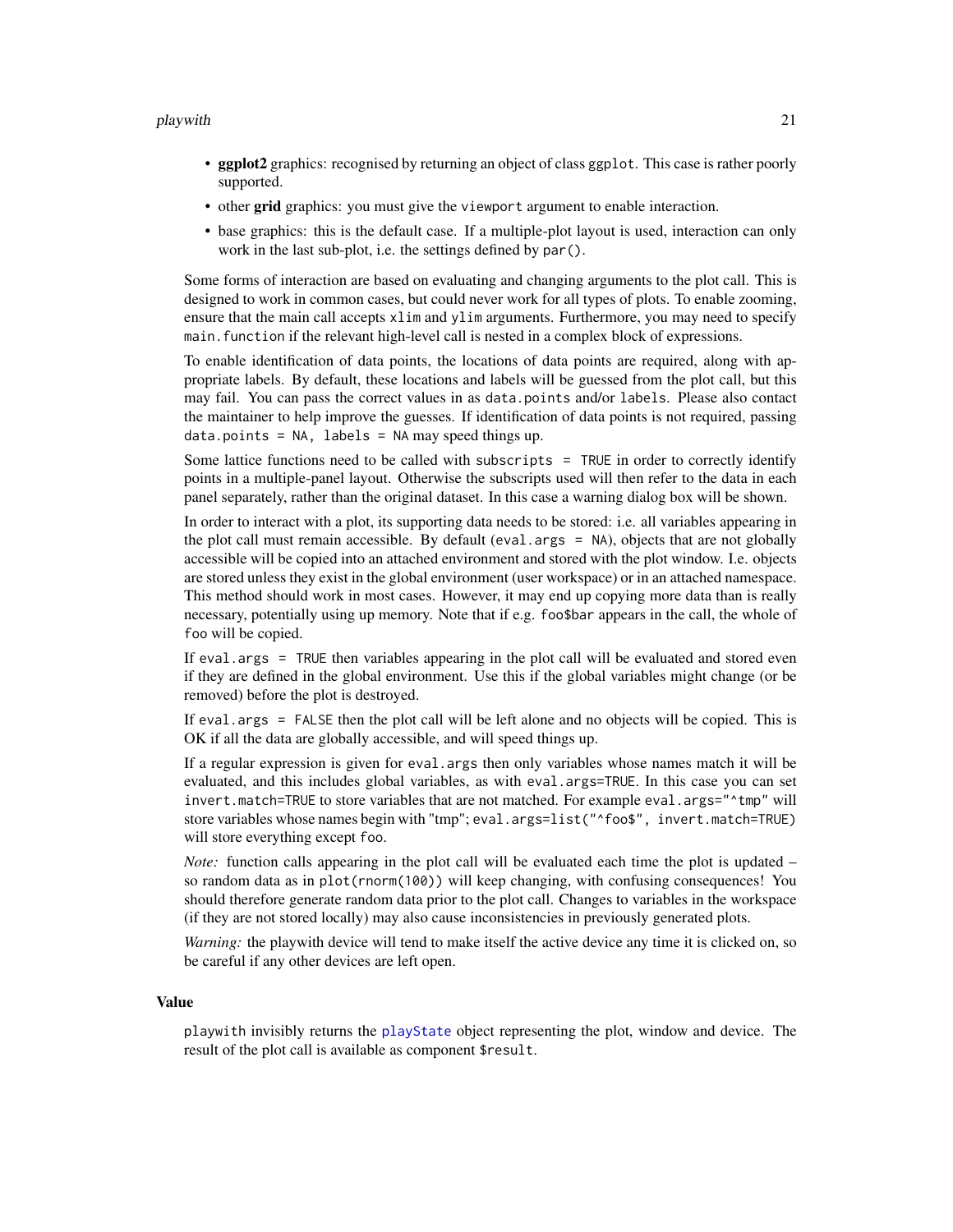<span id="page-21-0"></span>22 playwith  $\blacksquare$ 

#### Author(s)

Felix Andrews <felix@nfrac.org>

# See Also

[playwith.options](#page-28-1), [autoplay](#page-1-1), [playwith.API](#page-25-1)

# Examples

```
if (interactive()) {
options(device.ask.default = FALSE)
## Scatterplot (Lattice graphics).
## Labels are taken from rownames of data.
## Right-click on the plot to identify points.
playwith(xyplot(Income ~ log(Population / Area),
  data = data.frame(state.x77), groups = state.region,
   type = c("p", "smooth"), span = 1, auto.key = TRUE,
  xlab = "Population density, 1974 (log scale)",
  ylab = "Income per capita, 1974"))
## Scatterplot (base graphics); similar.
## Note that label style can be set from a menu item.
urbAss <- USArrests[,c("UrbanPop", "Assault")]
playwith(plot(urbAss, panel.first = lines(lowess(urbAss)),
  col = "blue", main = "Assault vs urbanisation",
  xlab = "Percent urban population, 1973",
  ylab = "Assault arrests per 100k, 1973"))
## Time series plot (Lattice).
## Date-time range can be entered directly in "time mode"
## (supports numeric, Date, POSIXct, yearmon and yearqtr).
## Click and drag to zoom in, holding Shift to constrain;
## or use the scrollbar to move along the x-axis.
library(zoo)
playwith(xyplot(sunspots ~ yearmon(time(sunspots)),
                xlim = c(1900, 1930), type = "l"),
         time.mode = TRUE)
## Time series plot (base graphics); similar.
## Custom labels are passed directly to playwith.
tt <- time(treering)
treeyears \leq paste(abs(tt) + (tt \leq \theta),
                  ifelse(tt > 0, "CE", "BCE"))playwith(plot(treering, xlim = c(1000, 1300)),
  labels = treeyears, time.mode = TRUE)
## Multi-panel Lattice plot.
## Need subscripts = TRUE to correctly identify points.
## Scales are "same" so zooming applies to all panels.
## Use the 'Panel' tool to expand a single panel, then use
## the vertical scrollbar to change pages.
```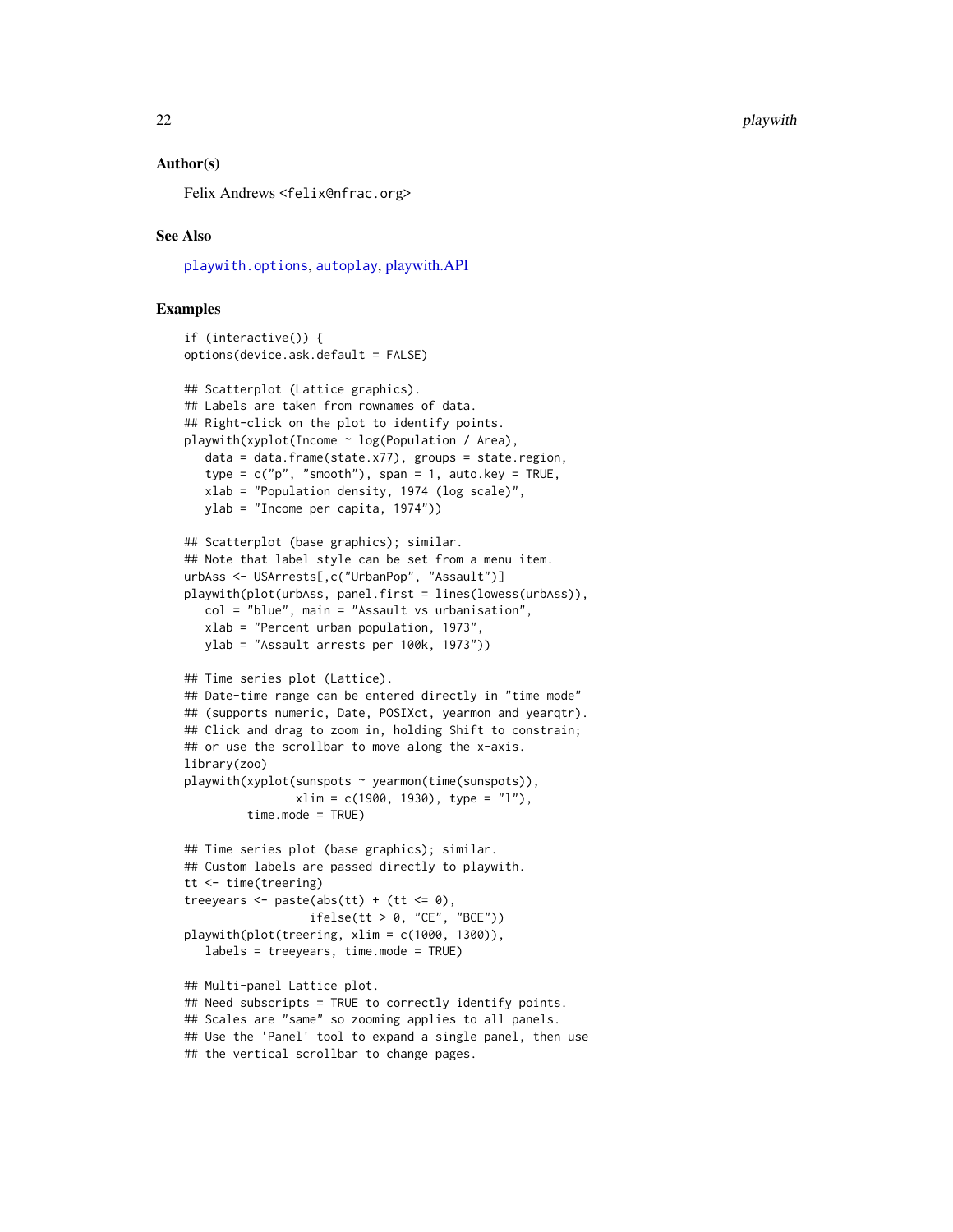#### playwith 23

```
Depth \leq equal.count(quakes$depth, number = 3, overlap = 0.1)
playwith(xyplot(lat \sim long | Depth, data = quakes,
      subscripts = TRUE, aspect = "iso", pch = ".", cex = 2),
  labels = paste("mag", quakes$mag))
## Spin and brush for a 3D Lattice plot.
## Drag on the plot to rotate in 3D (can be confusing).
## Brushing is linked to the previous xyplot (if still open).
## Note, brushing 'cloud' requires a recent version of Lattice.
playwith(cloud(-depth \sim long \star lat, quakes, zlab = "altitude"),
  new = TRUE, link.to = playDevCur(), click.mode = "Brush")
## Set brushed points according to a logical condition.
playSetIDs(value = which(quakes$mag >= 6))
## Interactive control of a parameter with a slider.
xx < - rnorm(50)
playwith(plot(density(xx, bw = bandwidth), panel.last = rug(xx)),
parameters = list(bandwidth = seq(0.05, 1, by = 0.01)))
## The same with a spinbutton (use I() to force spinbutton).
## Initial value is set as the first in the vector of values.
## This also shows a combobox for selecting text options.
xx < - rnorm(50)kernels <- c("gaussian", "epanechnikov", "rectangular",
   "triangular", "biweight", "cosine", "optcosine")
playwith(plot(density(xx, bw = bandwidth, kern = kernel), lty = lty),
parameters = list(bandwidth = I(c(0.1, 1:50/50)),kernel = kernels, lty = 1:6)## More parameters (logical, numeric, text).
playwith(stripplot(yield \sim site, data = barley,
    jitter = TRUE, type = c("p", "a"),
    aspect = aspect, groups = barley[[groups]],
   scales = list(abbreviate = abbrev),
    par.settings = list(plot.line = list(col = linecol))),
 parameters = list(abbrev = FALSE, aspect = 0.5,
                    groups = c("none", "year", "variety"),
                    linecol = "red")## Looking through 100 time series and comparing to a reference;
## Use buttons to save the current series number or its mean value.
dat <- ts(matrix(cumsum(rnorm(100*100)), ncol = 100), start = 1900)
colnames(dat) <- paste("Series", 1:100)
ref \leq (dat[,3] + dat[,4]) / 2
playwith(xyplot(cbind(data[,i], ref = ref)),parameters = list(i = 1:100,print_i = function(playState) print(playState$env$i),
     print_mean = function(p) print(mean(dat[,p$env$i])),
     save_to_ii = function(playState)
       .GlobalEnv$ii <- playState$env$i,
     append_to_ii = function(playState) {
      if (!exists("ii")) ii \leq c()
```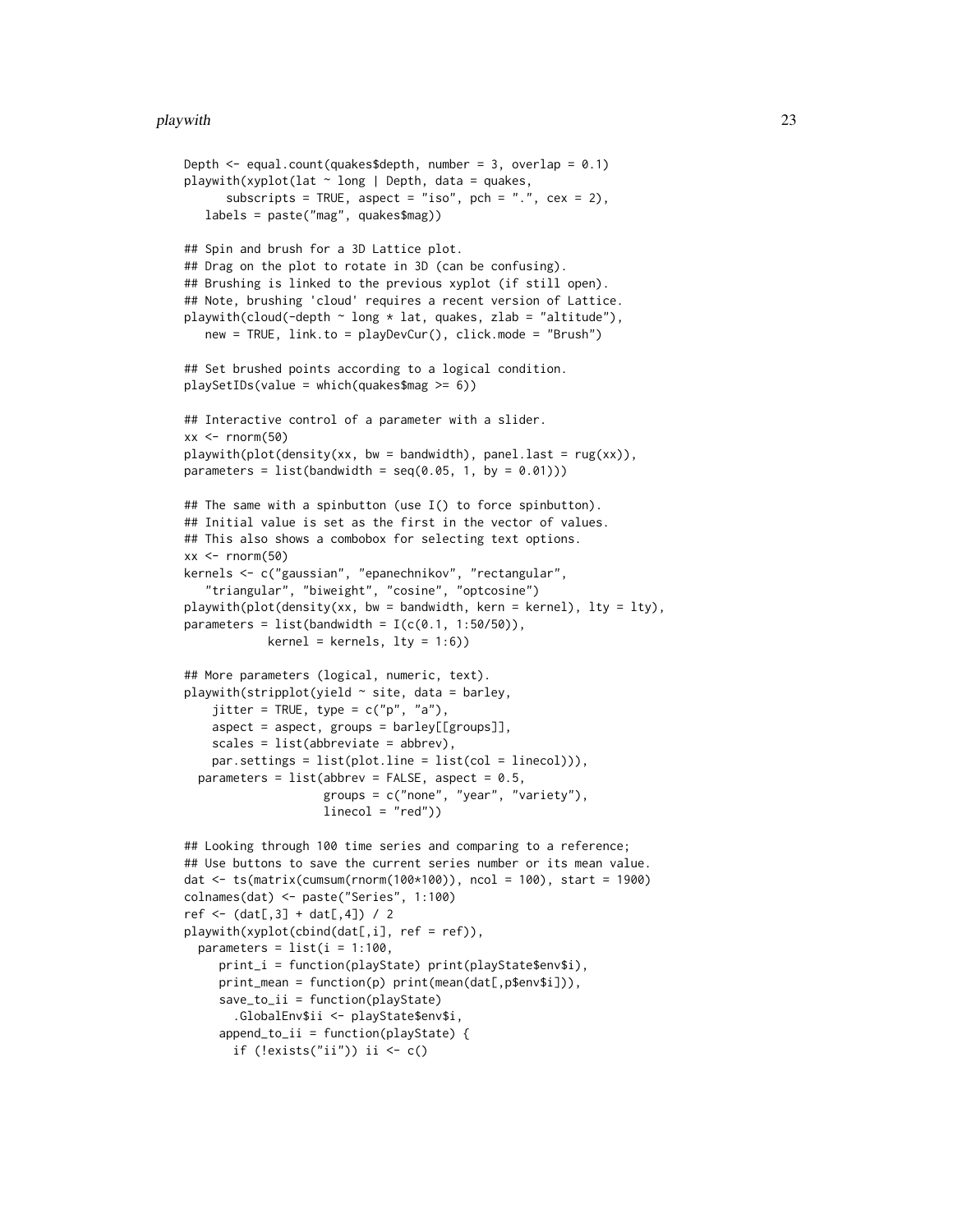```
.GlobalEnv$ii <- c(ii, playState$env$i)
     })
)
## Composite plot (base graphics).
## Adapted from an example in help("legend").
## In this case, the initial plot() call is detected correctly;
## in more complex cases may need e.g. main.function="plot".
## Here we also construct data points and labels manually.
x \leq -\text{seq}(-4 \times pi, 4 \times pi, by = pi/24)pts \le data.frame(x = x, y = c(sin(x), cos(x), tan(x)))
labs \leq rep(c("sin", "cos", "tan"), each = length(x))
labs \leq paste(labs, round(180 \star x / pi) %% 360)
playwith( {
   plot(x, sin(x), type = "l", xlim = c(-pi, pi),ylim = c(-1.2, 1.8), col = 3, lty = 2)points(x, cos(x), pch = 3, col = 4)lines(x, tan(x), type = "b", 1ty = 1, pch = 4, col = 6)legend("topright", c("sin", "cos", "tan"), col = c(3,4,6),lty = c(2, -1, 1), pch = c(-1, 3, 4),
       merge = TRUE, bg = 'gray90')}, data.points = pts, labels = labs)
## A ggplot example.
## NOTE: only qplot()-based calls will work.
## Labels are taken from rownames of the data.
if (require(ggplot2)) {
    playwith(qplot(qsec, wt, data = mtcars) + stat_smooth())
}
## A minimalist grid plot.
## This shows how to get playwith to work with custom plots:
## accept xlim/ylim and pass "viewport" to enable zooming.
myGridPlot \leq function(x, y, xlim = NULL, ylim = NULL, ...)
{
   if (is.null(xlim)) xlim <- extendrange(x)
   if (is.null(ylim)) ylim <- extendrange(y)
   grid.newpage()
   pushViewport(plotViewport())
   grid.rect()
   pushViewport(viewport(xscale = xlim, yscale = ylim,
      name = "theData"))
   grid.points(x, y, ...)
   grid.xaxis()
   grid.yaxis()
   upViewport(0)
}
playwith(myGridPlot(1:10, 11:20, pch = 17), viewport = "theData")
## Presenting the window as a modal dialog box.
## When the window is closed, ask user to confirm.
confirmClose <- function(playState) {
if (gconfirm("Close window and report IDs?",
```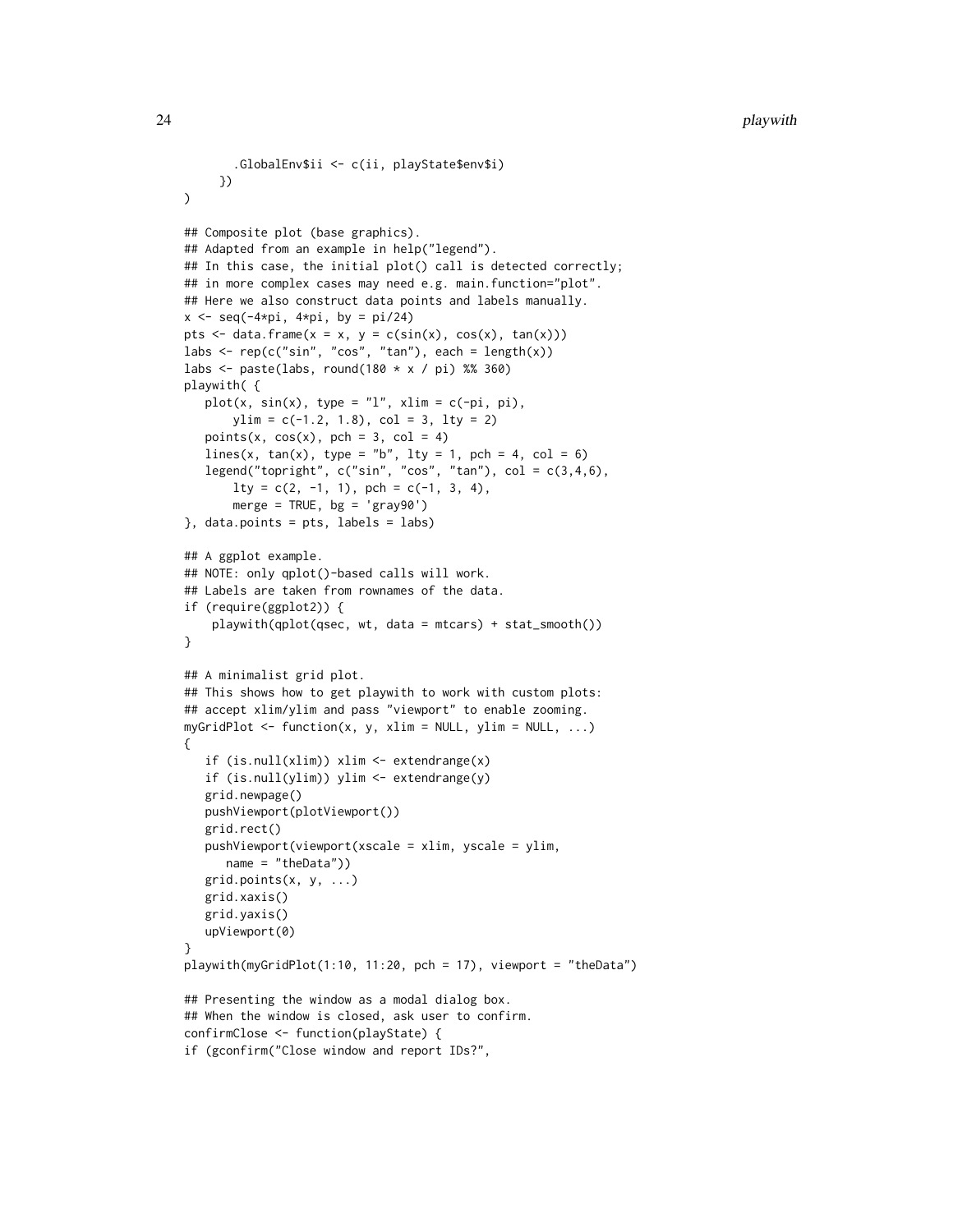#### playwith 25

```
parent = playState$win)) {
cat("Indices of identified data points:\n")
print(playGetIDs(playState))
return(FALSE) ## close
} else TRUE ## don't close
}
xy \leq - data.frame(x = 1:20, y =rnorm(20),row.names = letters[1:20])
playwith(xyplot(y \sim x, xy, main = "Select points, then close"),
        width = 4, height = 3.5, show.toolbars = FALSE,
        on.close = confirmClose, modal = TRUE,
        click.mode = "Brush")
## Ask user to save plot to PNG when window is closed:
saveOnClose <- function(playState) {
    playDevSet(playState)
    if (!gconfirm("Save plot to PNG file? (Cancel = no)")) return(FALSE)
    fname <- gfile("Save PNG file as:", type = "save")
    if (is.na(fname)) return(TRUE) ## cancel
    dev.off(dev.copy(Cairo_png, file = fname,
        width = dev.size()[1], height = dev.size()[2]))
   FALSE
}
#playwith.options(on.close = saveOnClose)
## Demonstrate cacheing of objects in local environment.
## By default, only local variables in the plot call are stored.
x_global <- rnorm(100)
doLocalStuff <- function(...) {
  y_local <- rnorm(100)
  angle \leq (atan2(y_local, x_global) / (2*pi)) + 0.5
  color \leq hsv(h = angle, v = 0.75)
  doRays \leq function(x, y, col) {
     segments(0, 0, x, y, col = col)}
  playwith(plot(x_global, y_local, pch = 8, col = color,
     panel.first = doRays(x_global, y_local, color)),
   ...)
}
doLocalStuff(title = "locals only") ## eval.args = NA is default
## List objects that have been copied and stored:
## Note: if you rm(x_global) now, redraws will fail.
ls(playDevCur()$env)
## Next: store all data objects (in a new window):
doLocalStuff(title = "all stored", eval.args = TRUE, new = TRUE)
ls(playDevCur()$env)
## Now there are two devices open:
str(playDevList())
playDevCur()
playDevOff()
playDevCur()
```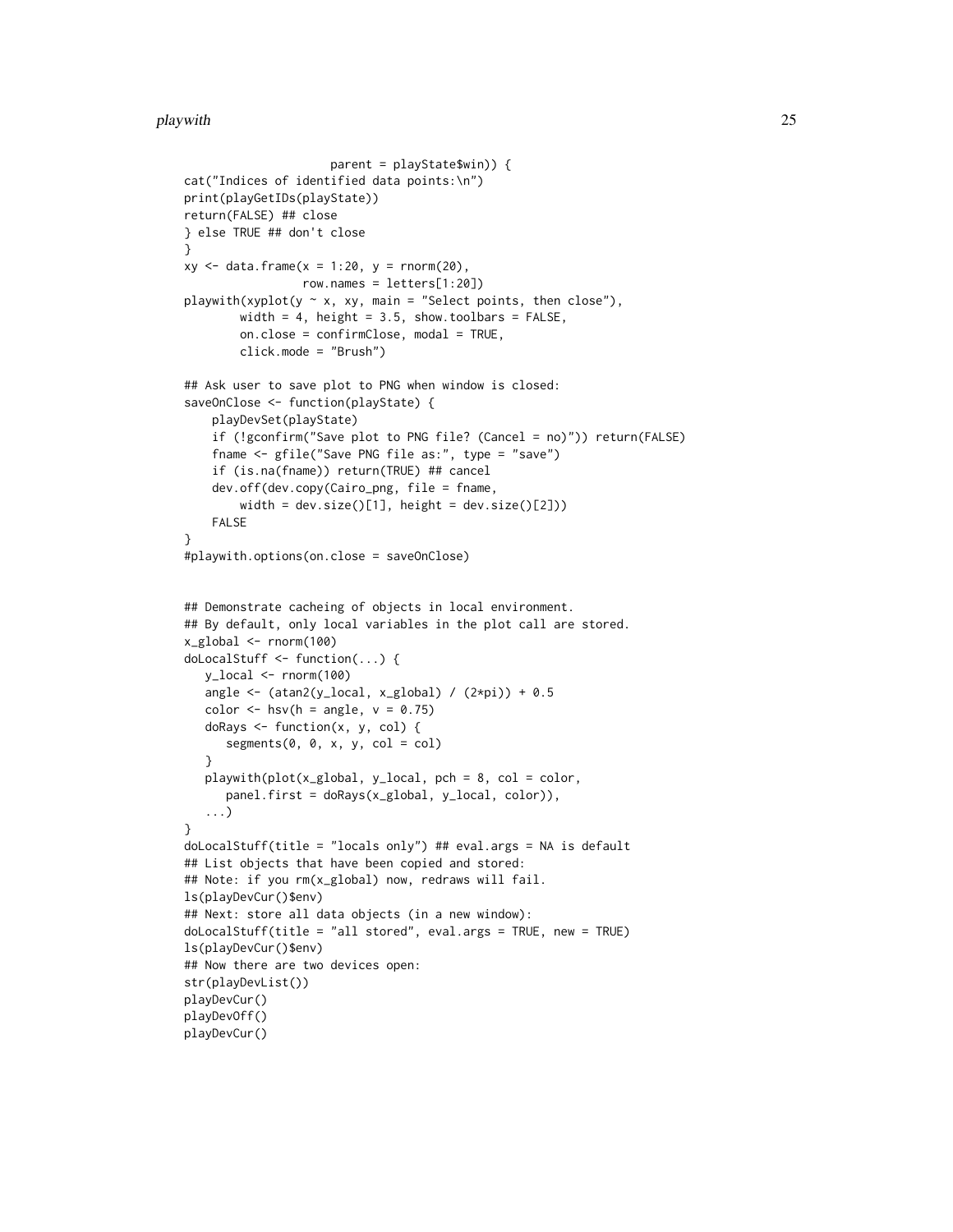```
## Not run:
## Big data example, do not try to guess labels or time.mode.
gc()
bigobj <- rpois(5000000, 1)
print(object.size(bigobj), units = "Mb")
gc()playwith(qqmath(~ bigobj, f.value = ppoints(500)),
   data.points = NA, labels = NA, time.mode = FALSE)
playDevOff()
gc()
## or generate the trellis object first:
trel <- qqmath(~ bigobj, f.value = ppoints(500))
playwith(trel)
rm(trel)
## in this case, it is much better to compute the sample first:
subobj <- quantile(bigobj, ppoints(500), na.rm = TRUE)
playwith(qqmath(~ subobj))
rm(subobj)
rm(bigobj)
## End(Not run)
## See demo(package = "playwith") for examples of new tools.
}
```
<span id="page-25-1"></span>playwith.API *The playwith API*

# <span id="page-25-2"></span>Description

The playwith Application Programming Interface.

#### Details

[playwith](#page-16-1) plots (incorporating a plot, window and device) are represented by a [playState](#page-15-1) object.

The following sections list the API functions that can be used to work with the plot, and to write new interactive tools. See the links to specific help pages for details. In case these are insufficient, you may work with the [playState](#page-15-1) object itself.

# Device management

These are similar to dev. set etc.

playDevCur() returns the current or last active playState – this is not necessarily the active graphics device.

playDevList() lists all open playStates.

playDevSet(playState) sets the current playState, and sets the active graphics device.

playDevOff(playState) closes the device and window (dev.off() also works).

<span id="page-25-0"></span>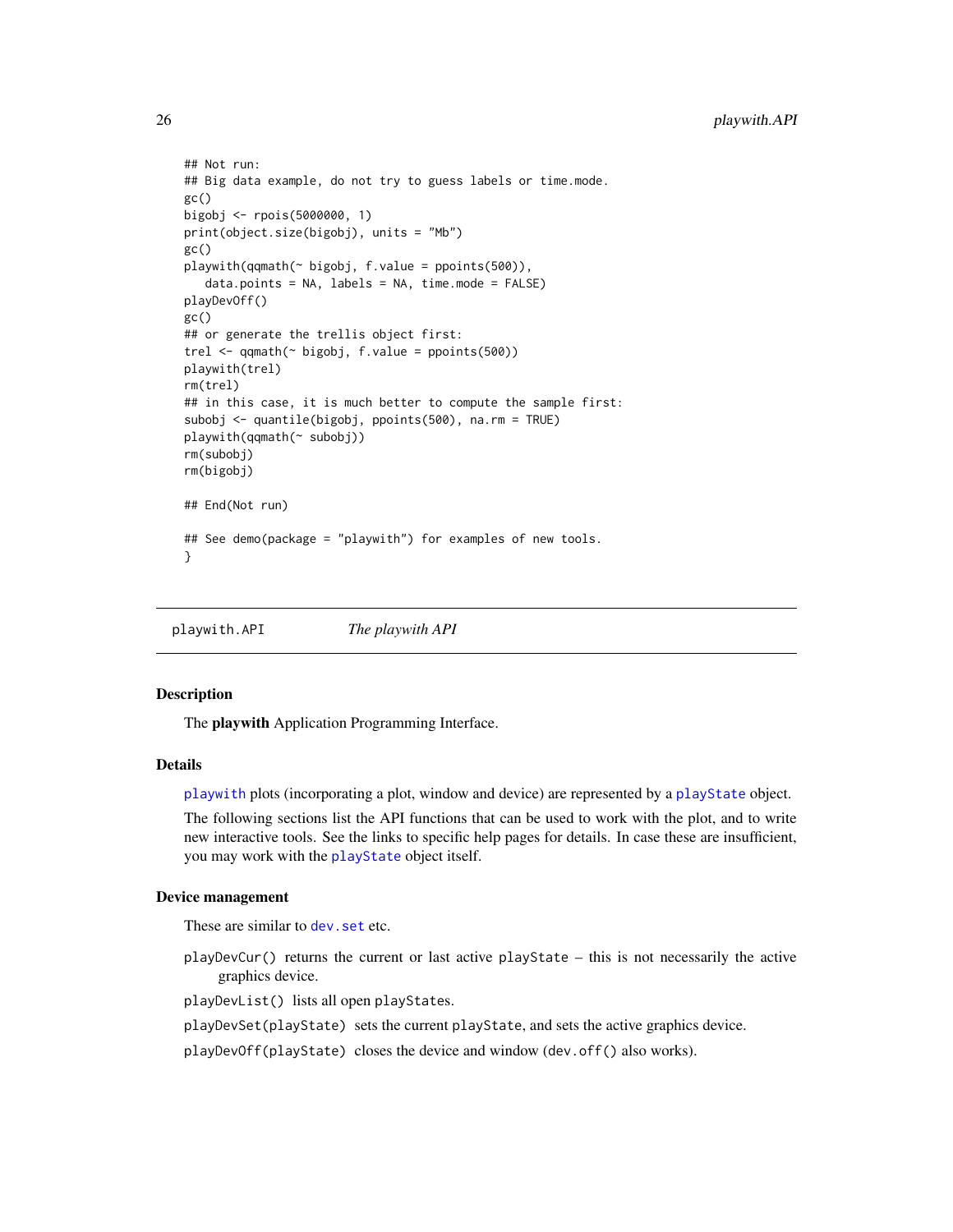#### <span id="page-26-0"></span>playwith.API 27

#### Common user commands

These functions are also available as menu items.

- [playGetIDs\(](#page-10-1)playState, type, labels) returns indices (or labels) of currently brushed or labelled data points.
- [playSetIDs\(](#page-10-2)playState, value, type, space, add, redraw, pos) sets which data points are brushed or labelled. type defaults to "brushed"; space is ignored unless type = "labelled".
- [playClear\(](#page-10-2)playState, type, redraw) remove one or more of the types "annotations", "labelled", "brushed". The latter will also apply to any linked plots. If redraw = FALSE the display will not be updated.
- playUndo(playState) reverts the last change any annotations (including the set of labelled and brushed data points).
- updateLinkedSubscribers(playState, redraw) triggers a redraw of any linked plots.
- playUnlink(playState) removes links from the given plot to any other plots (for linked brushing).
- playSourceCode(playState) returns (deparsed) R code to reproduce the current plot display.

#### Interaction

These functions allow the user to click or drag on the plot. Click or drag locations are converted into the native coordinates of whatever plot space they occurred in (but are available as device coordinates too).

- [playSelectData\(](#page-13-1)playState, prompt, scales, foo) interactively select data from the plot (one point or a whole region).
- [playPointInput\(](#page-12-1)playState, prompt) prompt for a click on the plot. Similar to [locator](#page-0-0).

[playLineInput\(](#page-12-2)playState, prompt, scales) prompt to drag a line.

- [playRectInput\(](#page-12-2)playState, prompt, scales) prompt to drag a rectangular region.
- playPrompt(playState, text) sets the statusbar text. Pass NULL to reset. The GUI is frozen when the prompt is set and unfrozen when reset.
- playFreezeGUI(playState), playThawGUI(playState) disables or re-enables the GUI.

#### Working with the display

- [playDo\(](#page-9-1)playState, expr, space, clip.off, return.code) evalutes the given expression in the given plot space, i.e. after moving to the corresponding grid viewport.
- playAnnotate(playState, annot, space, add, redraw) adds the annotation (a call or expression to draw on the plot) to the list of persistent annotations, and draws them. These will always be drawn after plotting (unless they are removed by the user).
- [rawXLim\(](#page-32-1)playState, space) gets or sets the x axis limits, in native coordinates of the given space (viewport).
- rawYLim(playState, space) same as rawXLim, for y axis limits.
- [spaceCoordsToDataCoords\(](#page-32-2)playState, xy) converts raw space (viewport) coordinates to the data scale by applying an inverse log transformation if necessary. If there are no log scales this does nothing.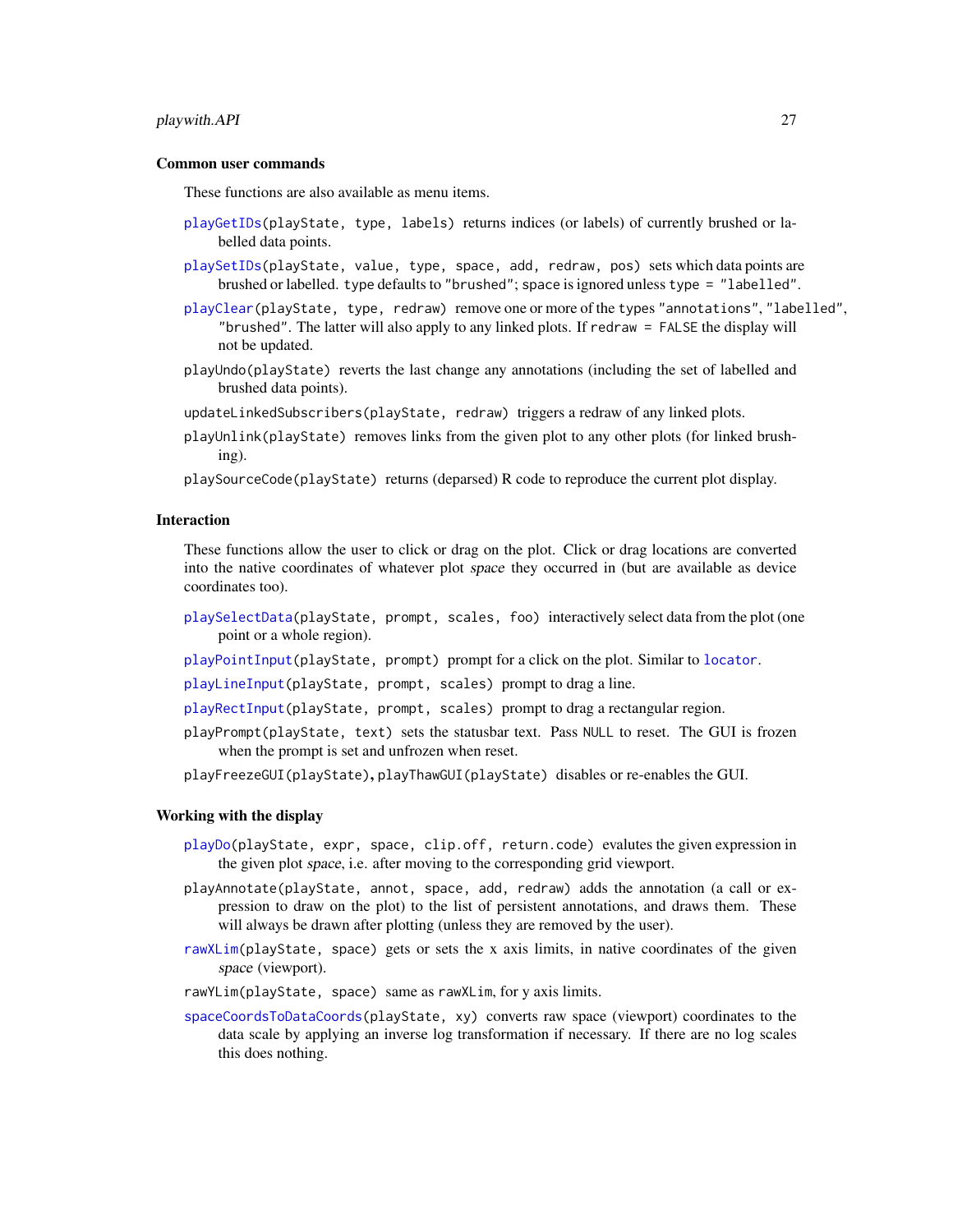<span id="page-27-0"></span>dataCoordsToSpaceCoords(playState, xy) converts data coordinates to raw space (viewport) coordinates by applying a log transformation if necessary. If there are no log scales this does nothing.

#### Working with the call

[callArg\(](#page-2-1)playState, arg, eval, data) gets or sets arguments to the main plot call.

- [mainCall\(](#page-2-2)playState) gets or replaces the main plot call (which is not necessarily the same as the top-level call, playState\$call).
- [updateMainCall\(](#page-2-2)playState) locates the main plot call within the top-level call by matching against the given main. function, or by guessing. This allows callArg() to work correctly; it should be called if playState\$call is replaced.
- playReplot(playState) redraws the plot by evaluating the plot call, and runs update actions. This should be called after changing plot arguments (or annotations if that requires a redraw). However, if the data has changed or the type of plot (e.g. the high-level plot function) has changed, playNewPlot should be used instead. playReplot is triggered when zooming, editing plot settings, removing annotations, etc.
- playNewPlot(playState) redraws the plot by evaluating the plot call, updates the main call, runs init actions (such as detecting whether zooming, identifying or brushing data points is possible), as well as running update actions as with playReplot. Note: playNewPlot is triggered when the call text is edited manually in the GUI.

#### Working with data

- [xyData\(](#page-33-1)playState, space) attempts to extract plot data in terms of x and y locations, but in the original data form (such as factor, date or time). This uses the generic function [plotCoords](#page-30-1) to generate plot locations; new methods can be defined for non-standard plot types.
- [xyCoords\(](#page-33-2)playState, space) same as xyData, converted to numeric coordinates.
- [getDataArg\(](#page-33-1)playState, eval) attempts to extract the underlying data set (typically a data.frame), which may contain more variables than those currently plotted. This may come from a data argument to the plot call, or from a with() block.

#### Author(s)

Felix Andrews <felix@nfrac.org>

### See Also

[playwith](#page-16-1), [playState](#page-15-1), [convertFromDevicePixels](#page-4-2)

#### Examples

```
if (interactive()) {
```

```
demo(package = "playwith")
```
}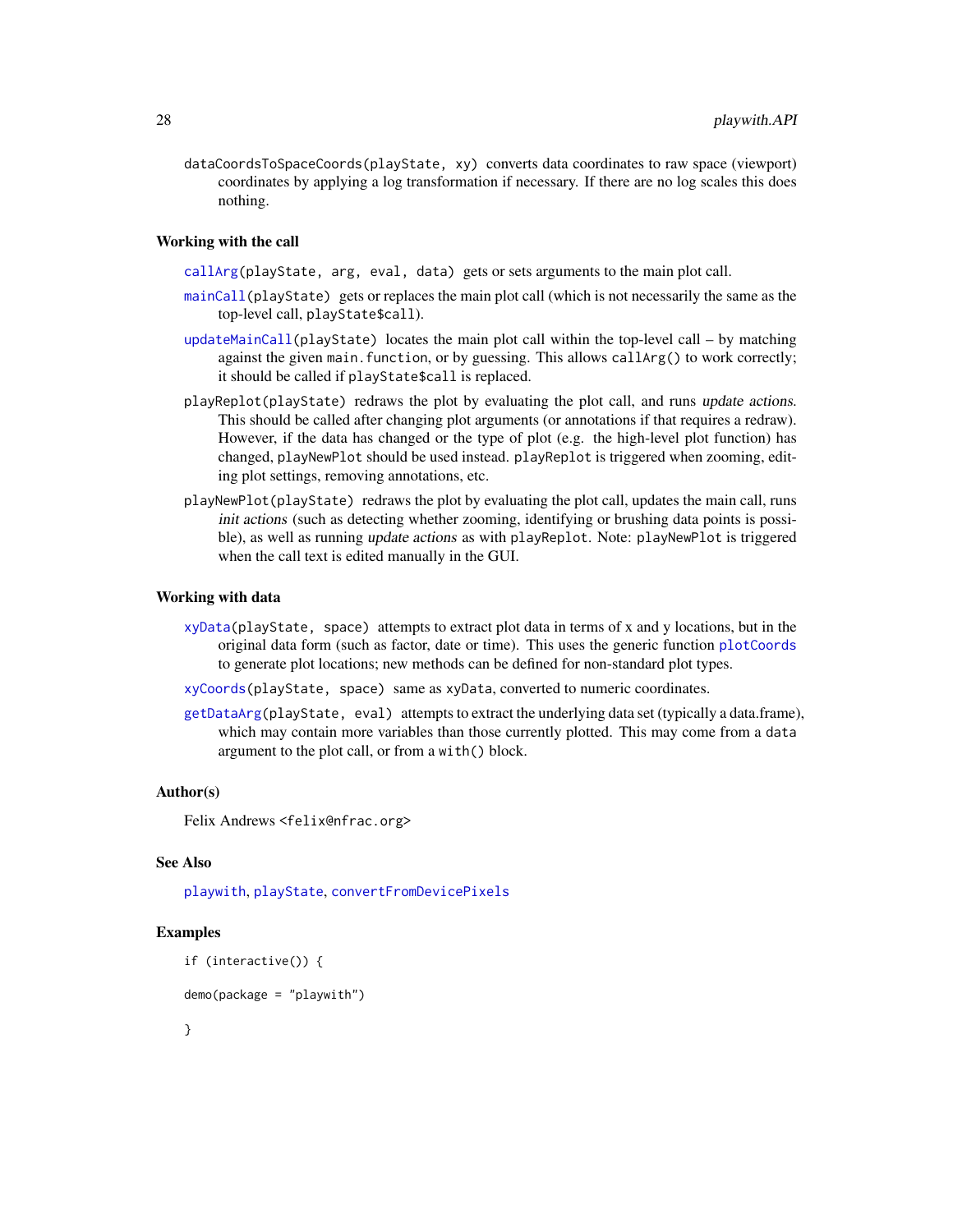<span id="page-28-0"></span>playwith.history *Session history for playwith*

#### Description

A basic history of plot calls in playwith, like [history](#page-0-0).

#### Usage

```
playwith.history(max.show = 100, ...)
```
# Arguments

| max.show | maximum number of history items to show. |
|----------|------------------------------------------|
| .        | ignored.                                 |

# Details

The returned history is a combination of the stored session history (stored in playwith:::.PlaywithEnv\$history and the current history for all open playwith windows.

# See Also

# [playwith](#page-16-1)

# Examples

```
if (interactive()) {
    playwith.history()
}
```
<span id="page-28-1"></span>playwith.options *User default settings for playwith*

# Description

A basic user settings facility, like [options](#page-0-0) and [lattice.options](#page-0-0).

# Usage

```
playwith.options(...)
playwith.getOption(name)
```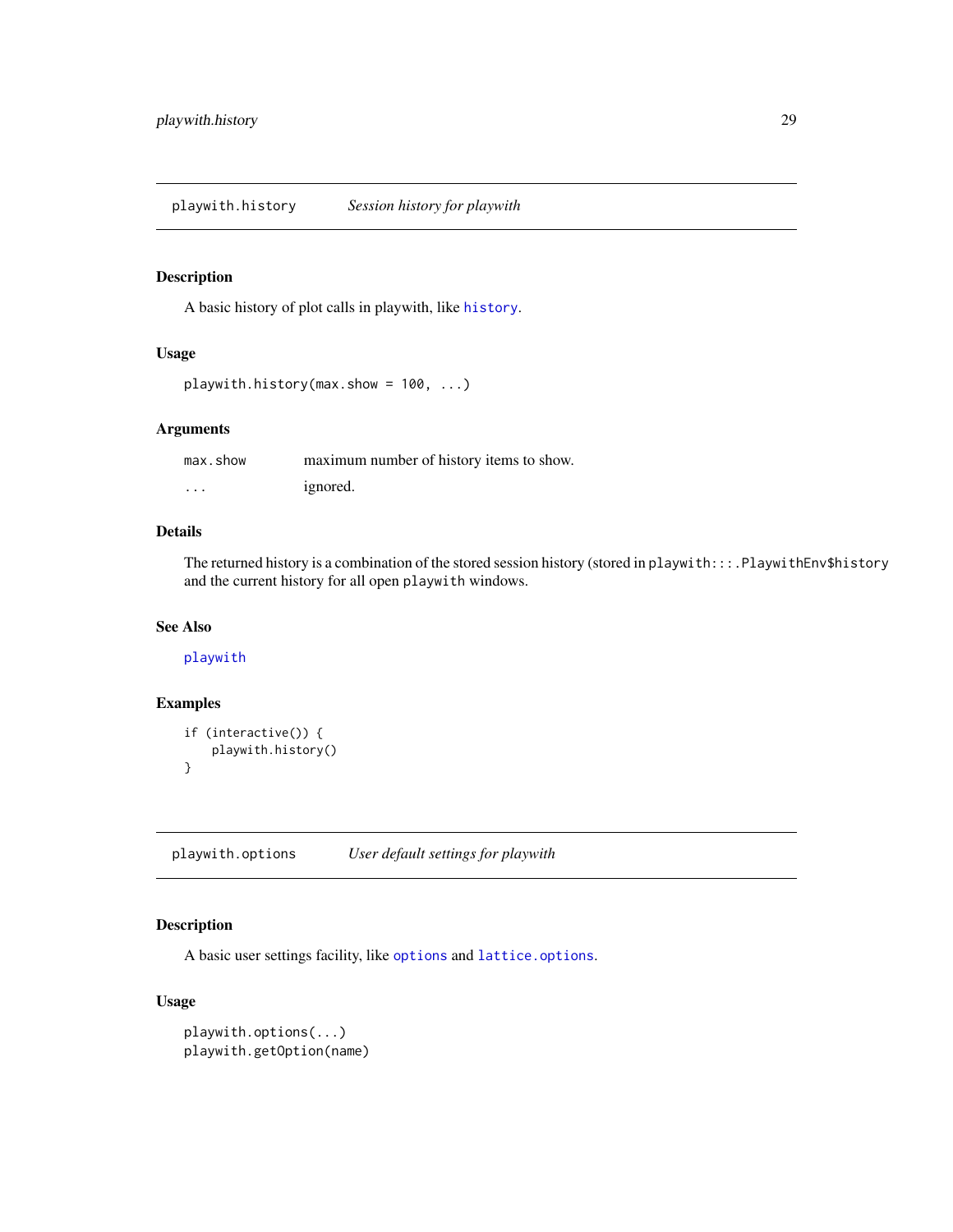#### <span id="page-29-0"></span>**Arguments**

| name     | character giving the name of a setting.                                                                                                                                                                                                             |
|----------|-----------------------------------------------------------------------------------------------------------------------------------------------------------------------------------------------------------------------------------------------------|
| $\cdots$ | new options can be defined, or existing ones modified, using one or more ar-<br>guments of the form 'name = value' or by passing a list of such tagged values.<br>Existing values can be retrieved by supplying the names (as character strings) of |
|          | the components as unnamed arguments.                                                                                                                                                                                                                |

# Details

These functions are direct copies of the lattice equivalents: see [lattice.options](#page-0-0).

The available options can be seen with str(playwith.options()). Many of these simply provide defaults for corresponding arguments to the [playwith](#page-16-1) function.

#### See Also

[playwith](#page-16-1)

#### Examples

```
oopt <- playwith.options()
str(oopt)
playwith.options(time.mode = FALSE)
## list options are merged, not replaced
playwith.getOption("arrow")
playwith.options(arrow = list(type = "closed", length = 0.1))
playwith.getOption("arrow")
playwith.options(save.as.format = "png")
playwith.options(toolbar.style = "icons")
playwith.options(deparse.options =
    c("keepInteger", "showAttributes", "keepNA"))
## make a new "style shortcut" (an arbitrary expression)
## to add a standard sub-title to the plot:
doMySub <- quote({
    txt <- ginput("Enter subtitle text:",
                  text = paste(Sys.time(), Sys.info()["login"],
                               R.version.string, sep = ", ")
    if (!is.na(txt))callArg(playState, "sub") <- if (nchar(txt) > 0) txt
})
playwith.options(styleShortcuts = list("mySub" = doMySub))
## try it:
if (interactive())
  playwith(plot(1:10))
## reset
playwith.options(oopt)
```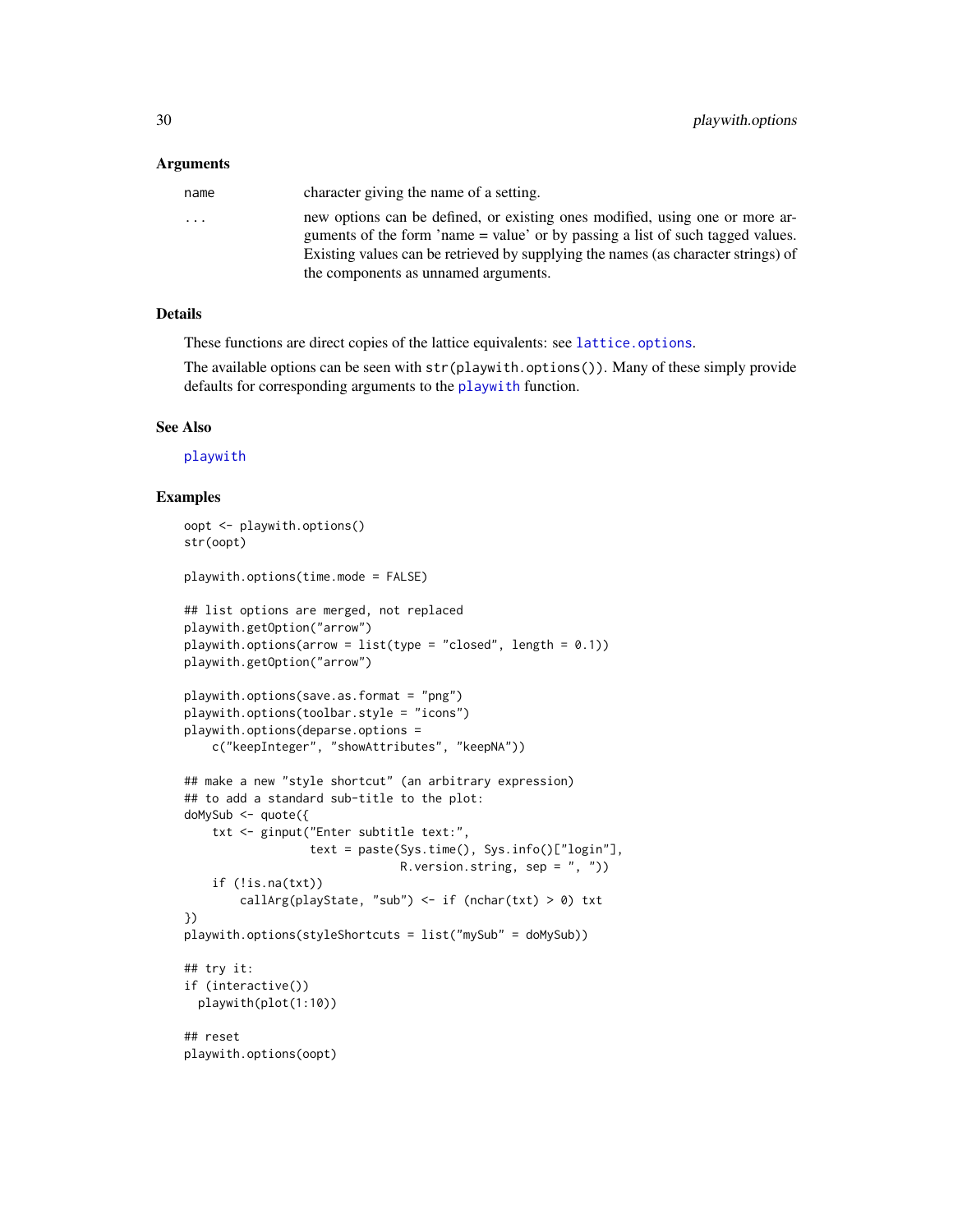<span id="page-30-1"></span><span id="page-30-0"></span>

#### Description

Given a call to a plot function, return the data coordinates.

#### Usage

```
plotCoords(name, object, call, envir, ...)
## Default S3 method:
plotCoords(name, object, call, envir, data, panel.args, ...)
## S3 method for class 'qqnorm'
plotCoords(name, object, call, envir, ...)
## S3 method for class 'qqplot'
plotCoords(name, object, call, envir, ...)
plotCoords.plot(name, object, call, envir, ...)
## Default S3 method:
plotCoords.plot(name, object, call, envir, data, ...)
## S3 method for class 'dendrogram'
plotCoords.plot(name, object, call, envir, ...)
## S3 method for class 'mca'
plotCoords.plot(name, object, call, envir, ...)
plotCoords.biplot(name, object, call, envir, ...)
## Default S3 method:
plotCoords.biplot(name, object, call, envir, ...)
## S3 method for class 'prcomp'
plotCoords.biplot(name, object, call, envir, ...)
## S3 method for class 'princomp'
plotCoords.biplot(name, object, call, envir, ...)
## S3 method for class 'qqmath'
plotCoords(name, object, call, envir, panel.args, ...)
## S3 method for class 'cloud'
plotCoords(name, object, call, envir, panel.args, ...)
## S3 method for class 'parallel'
plotCoords(name, object, call, envir, panel.args, ...)
## S3 method for class 'splom'
plotCoords(name, object, call, envir, panel.args,
   packet, ...)
```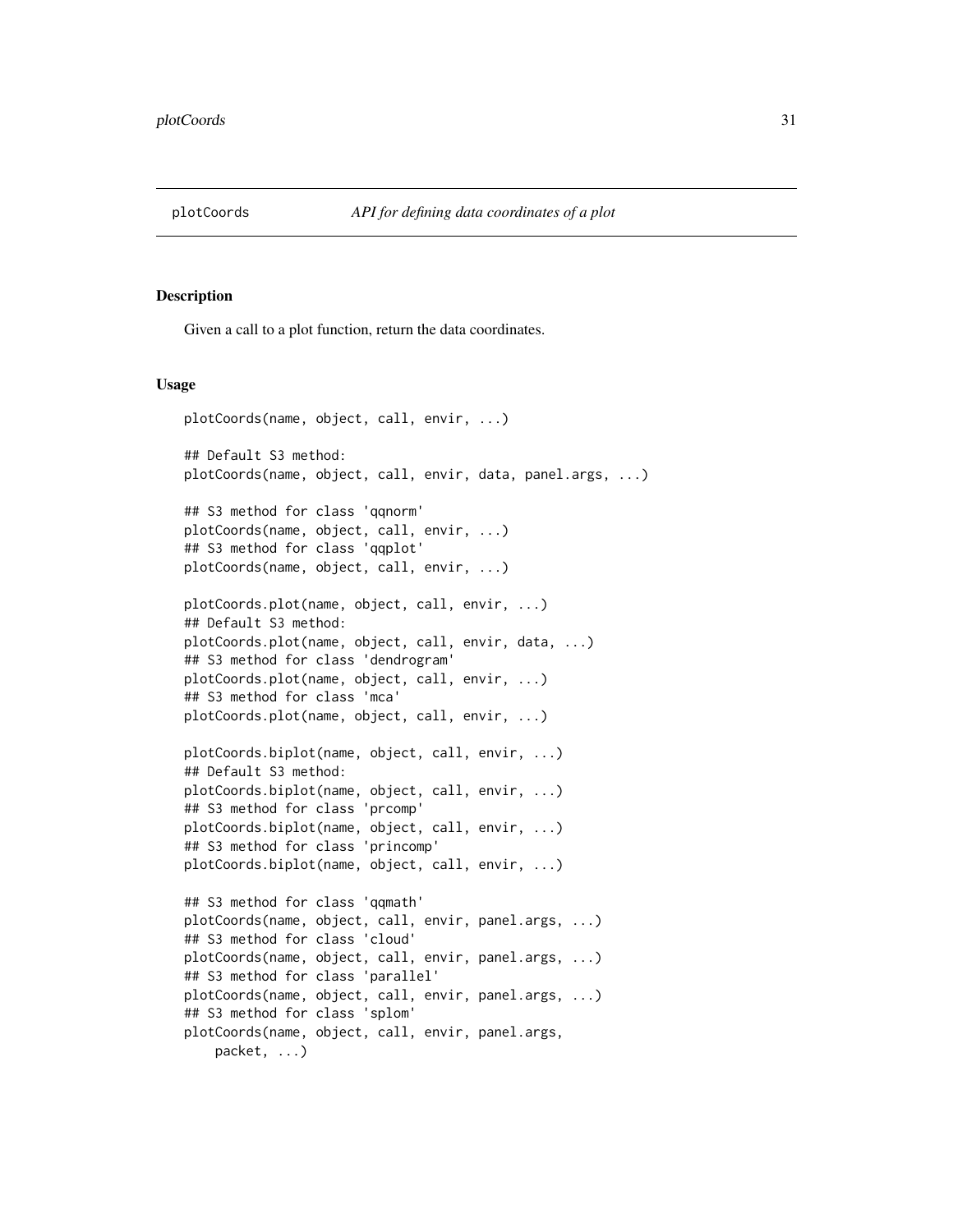# <span id="page-31-0"></span>Arguments

| name       | The class of this object is the name of the plot function. Hence methods can be<br>defined for different plot functions.          |
|------------|-----------------------------------------------------------------------------------------------------------------------------------|
| object     | the object passed as first argument to the plot call.                                                                             |
| call       | the plot call.                                                                                                                    |
| envir      | environment containing objects referenced by the call. Call arguments should<br>be evaluated in this environment.                 |
| panel.args | passed for Lattice plots only: panel arguments for the relevant panel.                                                            |
| packet     | passed for Lattice plots only: packet number for which to return data (corre-<br>sponds to panel.args).                           |
| data       | passed for non-Lattice plots only: a "data" argument, or NULL, to be used in<br>evaluating call arguments (in addition to envir). |
| $\ddotsc$  | ignored.                                                                                                                          |

# Details

None yet...

# Value

a list with components:

| x, y       | data point coordinates (in native panel / user coordinates). |
|------------|--------------------------------------------------------------|
| subscripts | (optional) data point subscripts.                            |

# Author(s)

Felix Andrews <felix@nfrac.org>

# See Also

[xyData](#page-33-1), [xy.coords](#page-0-0)

# Examples

```
## Note, these are not designed to be called directly;
## they are used internally in playwith().
## But for demonstration purposes:
pargs <- trellis.panelArgs(qqmath(rnorm(20)), packet = 1)
plotCoords(structure("qqmath", class = "qqmath"),
           call = quote(qqmath(rnorm(20))), envir = new env(),panel.args = pargs)
```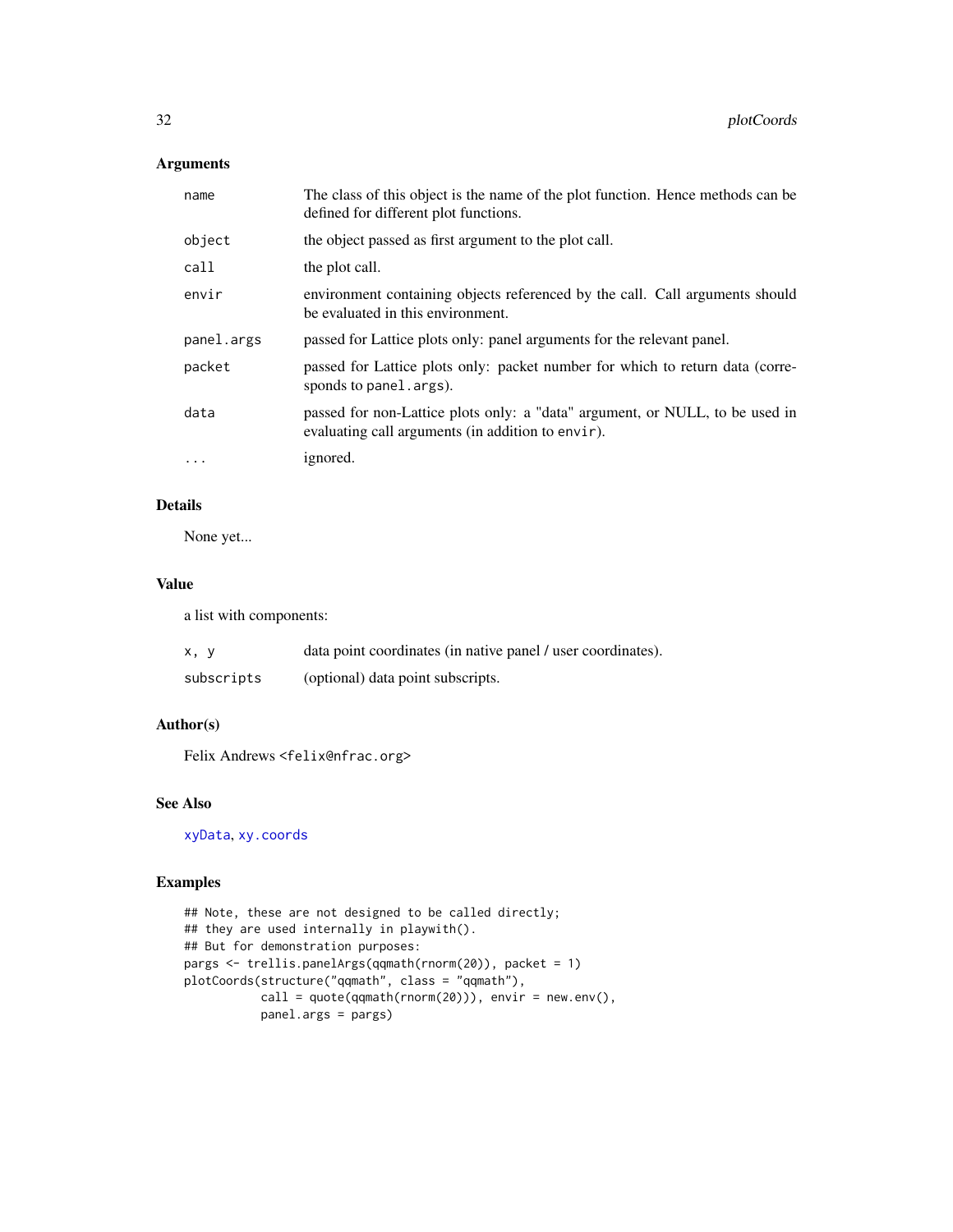<span id="page-32-1"></span><span id="page-32-0"></span>

#### <span id="page-32-2"></span>Description

Part of the playwith Application Programming Interface.

#### Usage

```
rawXLim(playState, space = "plot")
rawYLim(playState, space = "plot")
rawXLim(playState) <- value
rawYLim(playState) <- value
spaceCoordsToDataCoords(playState, xy)
dataCoordsToSpaceCoords(playState, xy)
```
#### Arguments

| playState | a playState object representing the plot, window and device.                                                                                                                                                                                    |
|-----------|-------------------------------------------------------------------------------------------------------------------------------------------------------------------------------------------------------------------------------------------------|
| space     | character, the plot space for which to get or set limits. See the space argument<br>to playDo; however, in this case, space="plot" will always return a value: if it<br>is a Lattice plot with multiple panels, one will be chosen arbitrarily. |
| value     | numeric length 2, the new nominal x or y limits (for xlim or ylim plot argu-<br>ments).                                                                                                                                                         |
| xy        | list with at least one of the elements $x$ and $y$ (as numeric).                                                                                                                                                                                |

# Details

rawXLim returns the current plot limits, on a numeric, linear scale. This is as simple as: playDo(playState, space=space, x=convertX(unit(0:1, "npc"), "native", valueOnly=TRUE),y=convertY(unit(0:1, "npc"), "native", valueOn except that the default space="plot" will always return a value: if it is a Lattice plot with multiple panels, one will be chosen arbitrarily.

The assignment form converts a numeric range, in the raw native plot coordinates, to values suitable for the plot xlim argument: it may convert back from log-transformed scales, and convert to factor levels if necessary. It then updates the current plot call with the new value.

spaceCoordsToDataCoords converts from the native viewport coordinates to the data coordinates, which simply involves converting from a log scale if necessary. dataCoordsToSpaceCoords is the inverse case: applying a log transformation if necessary. It used to refer to the position of data points in the viewport.

# Value

the extractor form returns the x or y plot limits as numeric length 2.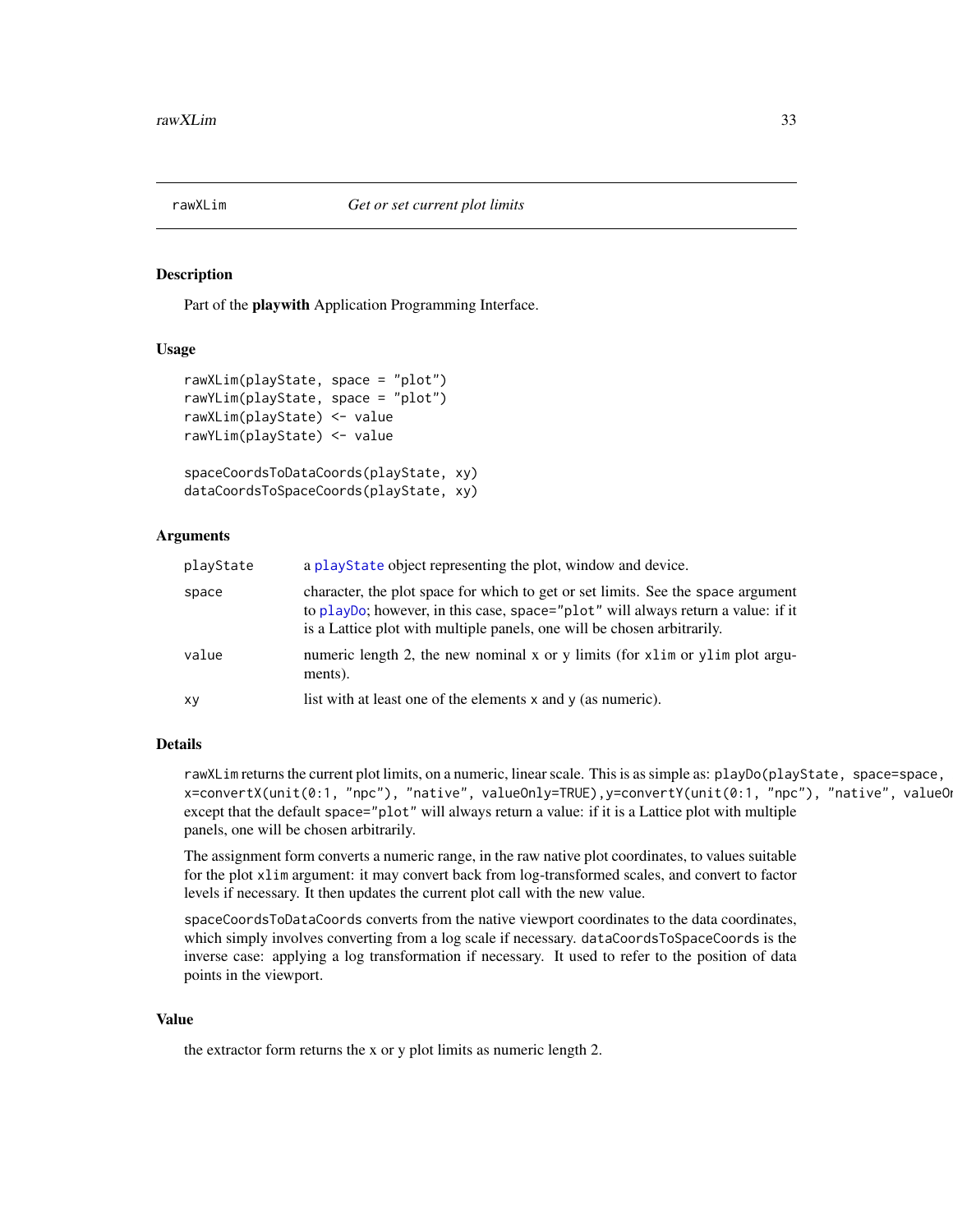### Author(s)

Felix Andrews <felix@nfrac.org>

# See Also

[playwith.API](#page-25-1)

# Examples

```
if (interactive()) {
playwith(plot(1:10, log="x"))
playState <- playDevCur()
rawXLim(playState) # -0.04 1.04
rawXLim(playState) \leq c(0, 2)
playReplot(playState)
## now xlim=c(1, 100)
(rawx <- rawXLim(playState)) # -0.08 2.08
spaceCoordsToDataCoords(playState, list(x=rawx))
dataCoordsToSpaceCoords(playState, list(x=1:10))
```
}

# <span id="page-33-2"></span>xyCoords *Get playwith plot data points*

# <span id="page-33-1"></span>Description

Part of the playwith Application Programming Interface.

# Usage

```
xyCoords(playState = playDevCur(), space = "plot")
xyData(playState = playDevCur(), space = "plot")
getDataArg(playState = playDevCur(), eval = TRUE)
```
#### Arguments

| playState | a playState object representing the plot, window and device.                                                                                                                                                                                                      |
|-----------|-------------------------------------------------------------------------------------------------------------------------------------------------------------------------------------------------------------------------------------------------------------------|
| space     | character, the plot space for which to get data. This is only relevant to multi-<br>panel lattice plots, where data is split across panels. In this case, if space="page",<br>the combined data from all panels is returned. See the space argument to<br>playDo. |
| eval      | whether to evaluate the argument; otherwise return the it as it appears in the call.                                                                                                                                                                              |

<span id="page-33-0"></span>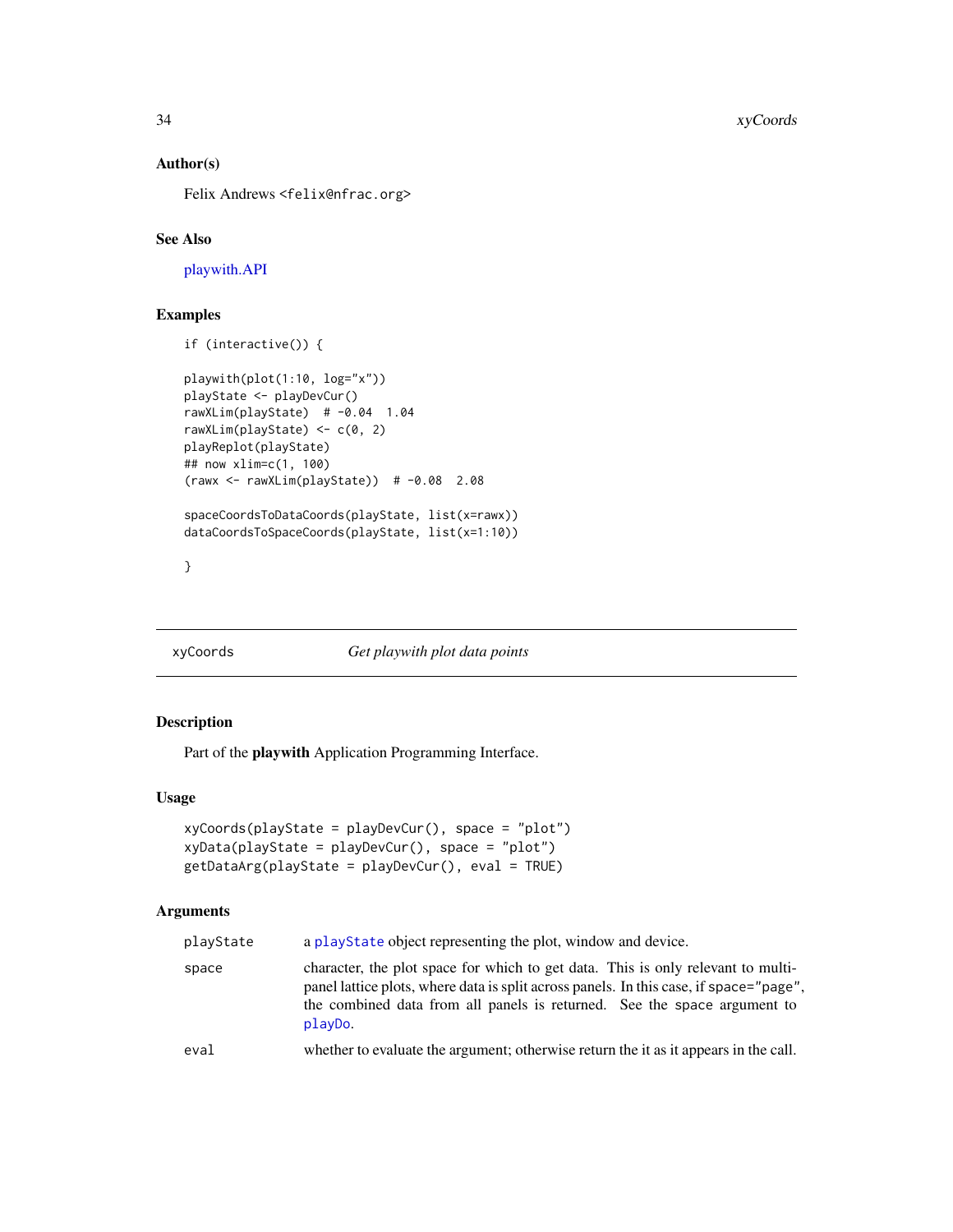#### <span id="page-34-0"></span>xyCoords 35

# Details

None yet.

# Value

the returned value is a list with elements x and y, which are numeric vectors in the case of xyCoords. Can also include an element subscripts, and generally will for lattice plots (similar to the result of calling [trellis.panelArgs](#page-0-0)).

# Author(s)

Felix Andrews <felix@nfrac.org>

# See Also

[playwith.API,](#page-25-1) [plotCoords](#page-30-1)

# Examples

```
if (interactive()) {
```

```
library(lattice)
x <- as.Date("1990-01-01") + 1:20 - 1
ab \leq rep(c("a", "b"), each=10)
playwith(xyplot(1:20 \sim x | ab, subscripts = TRUE))
playState <- playDevCur()
xyCoords(playState, space="packet 2")
xyData(playState, space="packet 2")
try(xyData(playState, space="plot"))
getDataArg(playState)
```

| × |
|---|
|   |
| ٠ |
| I |
| I |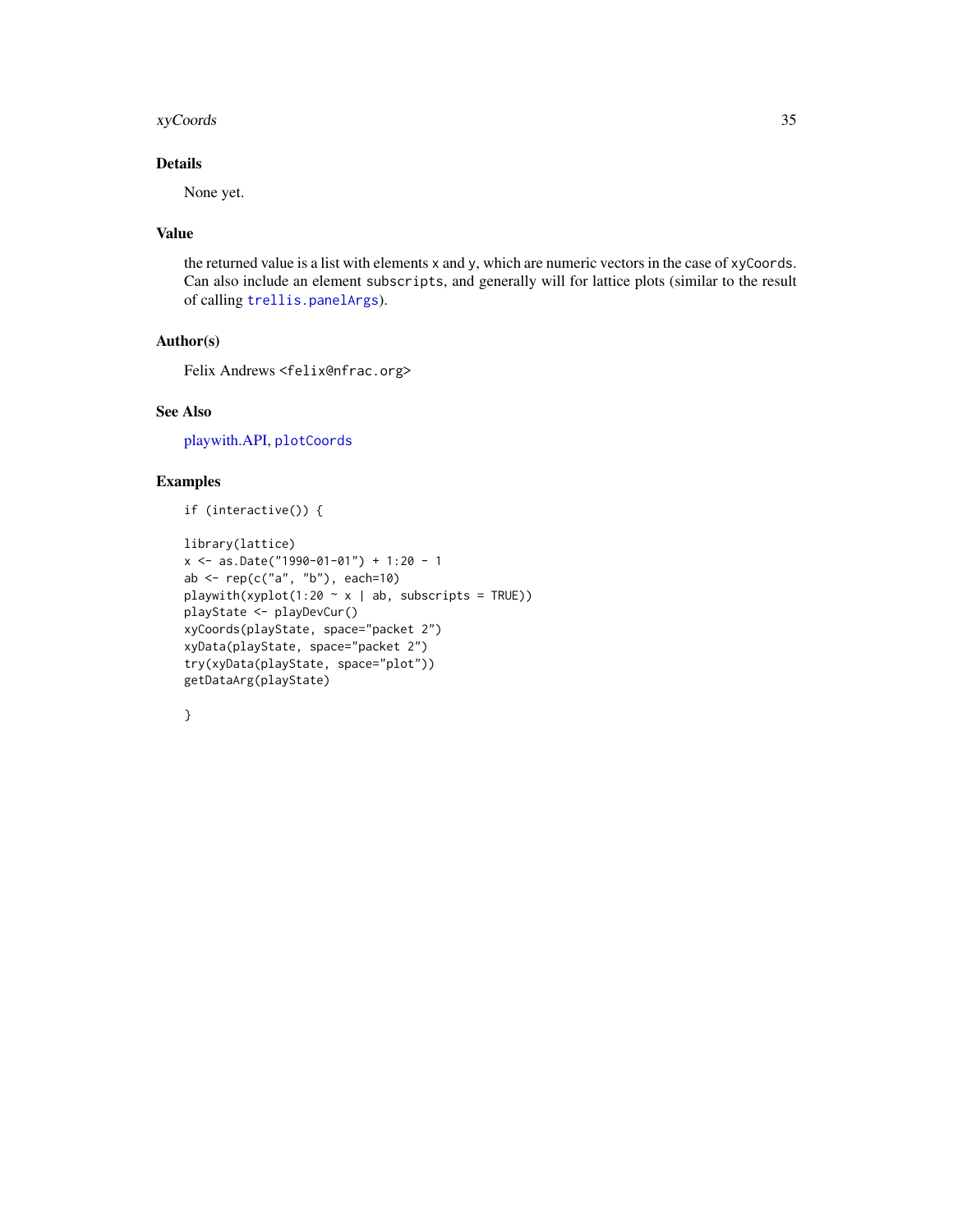# <span id="page-35-0"></span>**Index**

∗Topic aplot panel.usertext, [8](#page-7-0) ∗Topic device autoplay, [2](#page-1-0) playwith, [17](#page-16-0) ∗Topic dplot convertFromDevicePixels, [5](#page-4-0) plotCoords, [31](#page-30-0) ∗Topic dynamic playwith, [17](#page-16-0) ∗Topic iplot autoplay, [2](#page-1-0) convertFromDevicePixels, [5](#page-4-0) identifyGrob, [7](#page-6-0) parameterControlTool, [9](#page-8-0) playGetIDs, [11](#page-10-0) playSelectData, [14](#page-13-0) playwith, [17](#page-16-0) ∗Topic programming callArg, [3](#page-2-0) parameterControlTool, [9](#page-8-0) playDo, [10](#page-9-0) playPointInput, [13](#page-12-0) playState, [16](#page-15-0) playwith.API, [26](#page-25-0) playwith.options, [29](#page-28-0) rawXLim, [33](#page-32-0) xyCoords, [34](#page-33-0) ∗Topic utilities playwith.API, [26](#page-25-0) playwith.history, [29](#page-28-0) [[, *[4](#page-3-0)* autoplay, [2,](#page-1-0) *[20](#page-19-0)*, *[22](#page-21-0)* Cairo, *[20](#page-19-0)* call, *[20](#page-19-0)* callArg, [3,](#page-2-0) *[28](#page-27-0)* callArg<- *(*callArg*)*, [3](#page-2-0)

case.names.Date *(*plotCoords*)*, [31](#page-30-0)

case.names.dendrogram *(*plotCoords*)*, [31](#page-30-0) case.names.hclust *(*plotCoords*)*, [31](#page-30-0) case.names.mca *(*plotCoords*)*, [31](#page-30-0) case.names.POSIXt *(*plotCoords*)*, [31](#page-30-0) case.names.prcomp *(*plotCoords*)*, [31](#page-30-0) case.names.princomp *(*plotCoords*)*, [31](#page-30-0) case.names.ts *(*plotCoords*)*, [31](#page-30-0) case.names.yearmon *(*plotCoords*)*, [31](#page-30-0) case.names.yearqtr *(*plotCoords*)*, [31](#page-30-0) case.names.zoo *(*plotCoords*)*, [31](#page-30-0) convertFromDevicePixels, [5,](#page-4-0) *[28](#page-27-0)* convertToDevicePixels *(*convertFromDevicePixels*)*, [5](#page-4-0) dataCoordsToSpaceCoords *(*rawXLim*)*, [33](#page-32-0) Date, *[19](#page-18-0)* dev.set, *[26](#page-25-0)* environment, *[16](#page-15-0)* gdkKeySyms, *[19](#page-18-0)* getDataArg, *[28](#page-27-0)* getDataArg *(*xyCoords*)*, [34](#page-33-0) grid.convert, *[6](#page-5-0)* grid.edit, *[7](#page-6-0)* grid.ls, *[6,](#page-5-0) [7](#page-6-0)* grid.newpage, *[3](#page-2-0)* grid.remove, *[7](#page-6-0)* grid.show.layout, *[6](#page-5-0)* grob, *[6,](#page-5-0) [7](#page-6-0)* grobBBDevicePixels *(*convertFromDevicePixels*)*, [5](#page-4-0) grobBoundingBoxes, *[7](#page-6-0)* grobBoundingBoxes *(*convertFromDevicePixels*)*, [5](#page-4-0) grobX, *[6](#page-5-0)* gtkAcceleratorParse, *[19](#page-18-0)* GtkActionEntry, *[18](#page-17-0)* gtkToolButton, *[9](#page-8-0)* GtkUIManager, *[17](#page-16-0)*